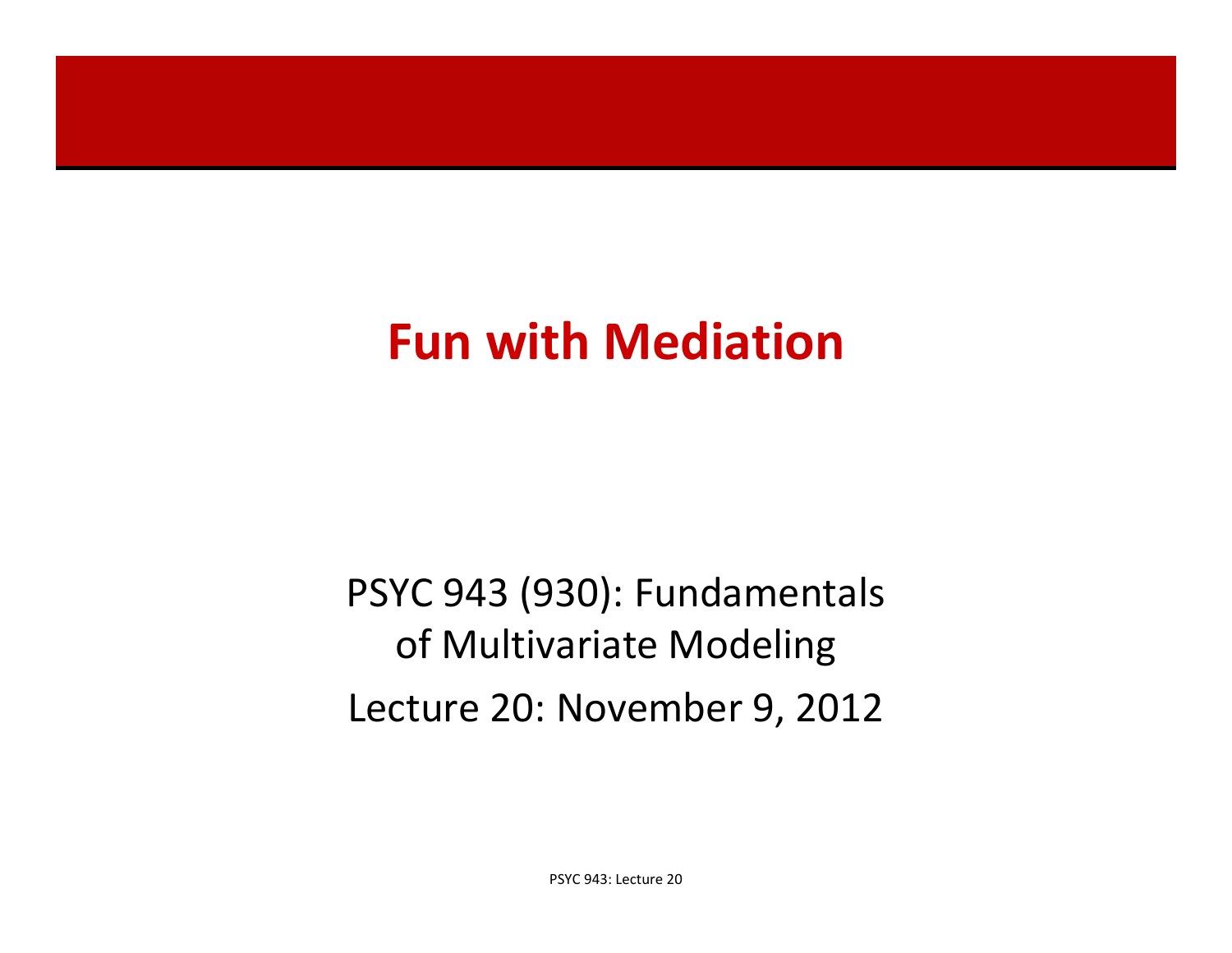### **Today's Lecture**

- •• A brief intro to mediation:
	- $\triangleright$  Terminology  $\rightarrow$  Mediation = regression with new words
	- Testing significance of indirect effects as evidence for mediation
- $\bullet$  Example from last time:
	- Multiple indirect effects in predicting math self‐efficacy
- $\bullet$  Complications: when mediators or outcomes are not normal
	- $\triangleright$  Mediation with other distributions
	- $\triangleright$  Robust ML to the rescue?
	- $\triangleright$  Example predicting two binary outcomes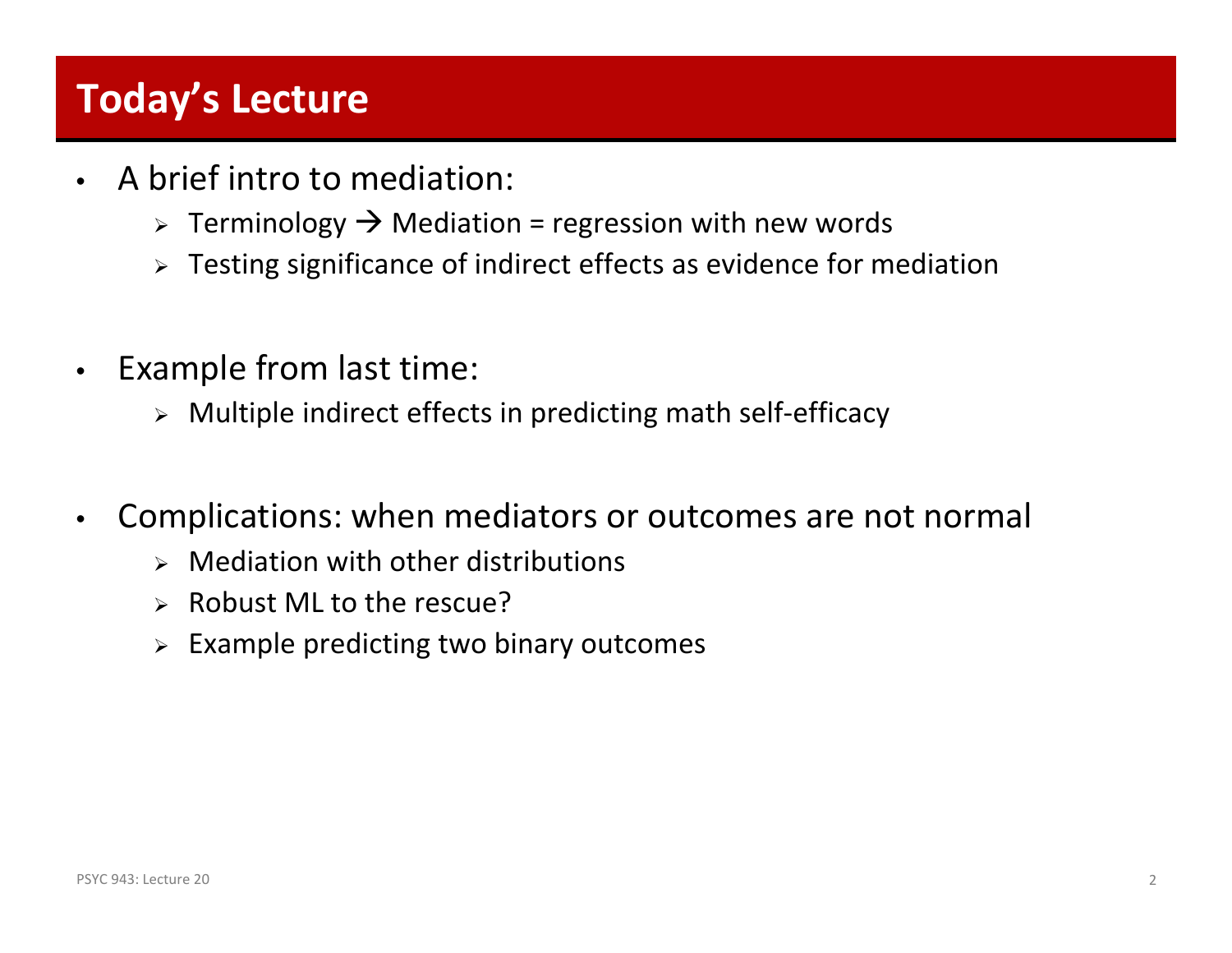# **INTRODUCTION TO MEDIATION**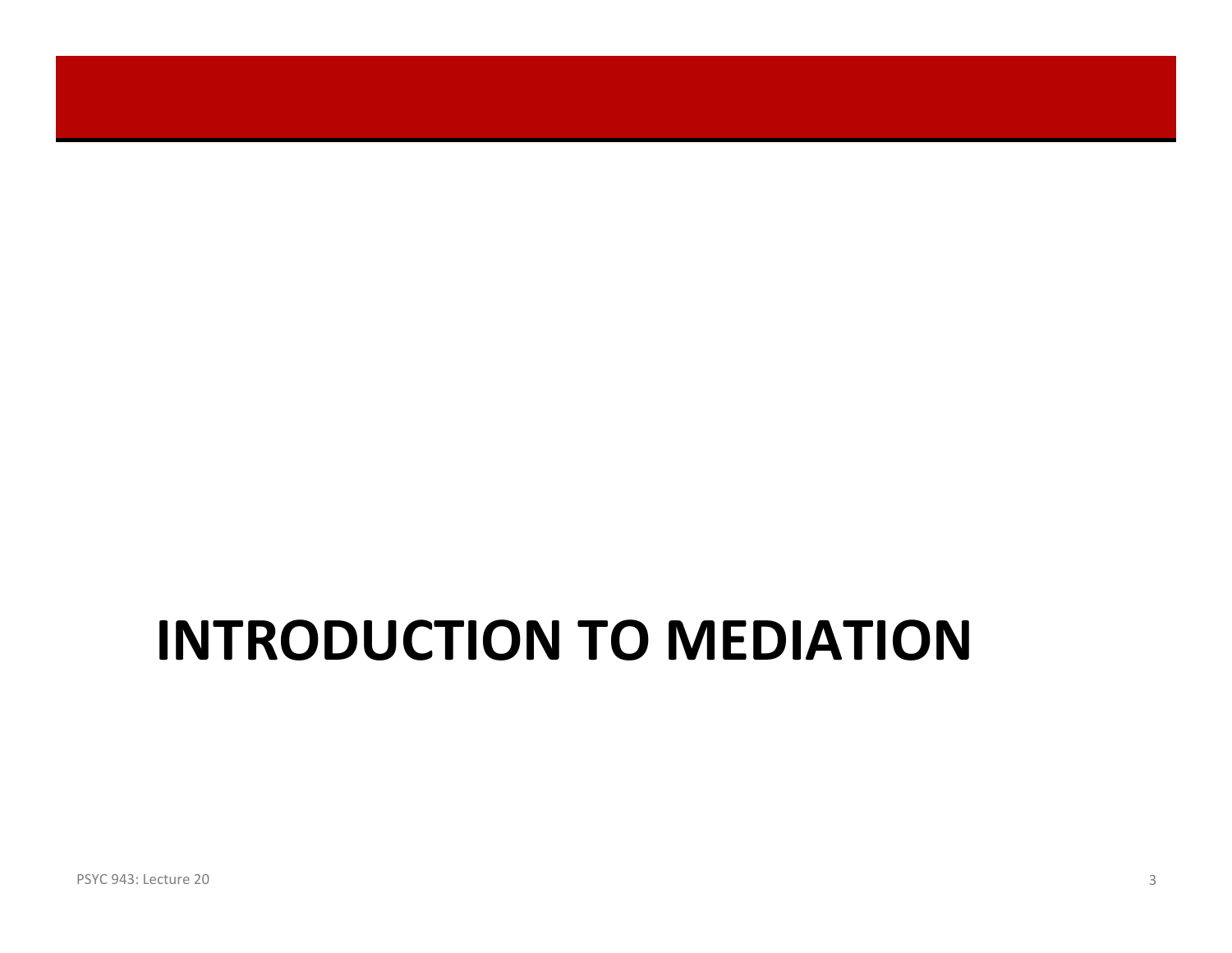### **Terminology: MediaƟon <sup>≠</sup>ModeraƟon**

### **Mediational model:**

- $\bullet$ X **causes** M, M **causes** Y
- • M is an outcome of X but a predictor of Y



- $\bullet$  M adjusts the size of  $X \rightarrow Y$  relationship
- $\bullet$  M is <sup>a</sup> predictor of Y, and is **correlated** with X
- $\bullet$  Moderation is represented by an interaction effect



X

M

Y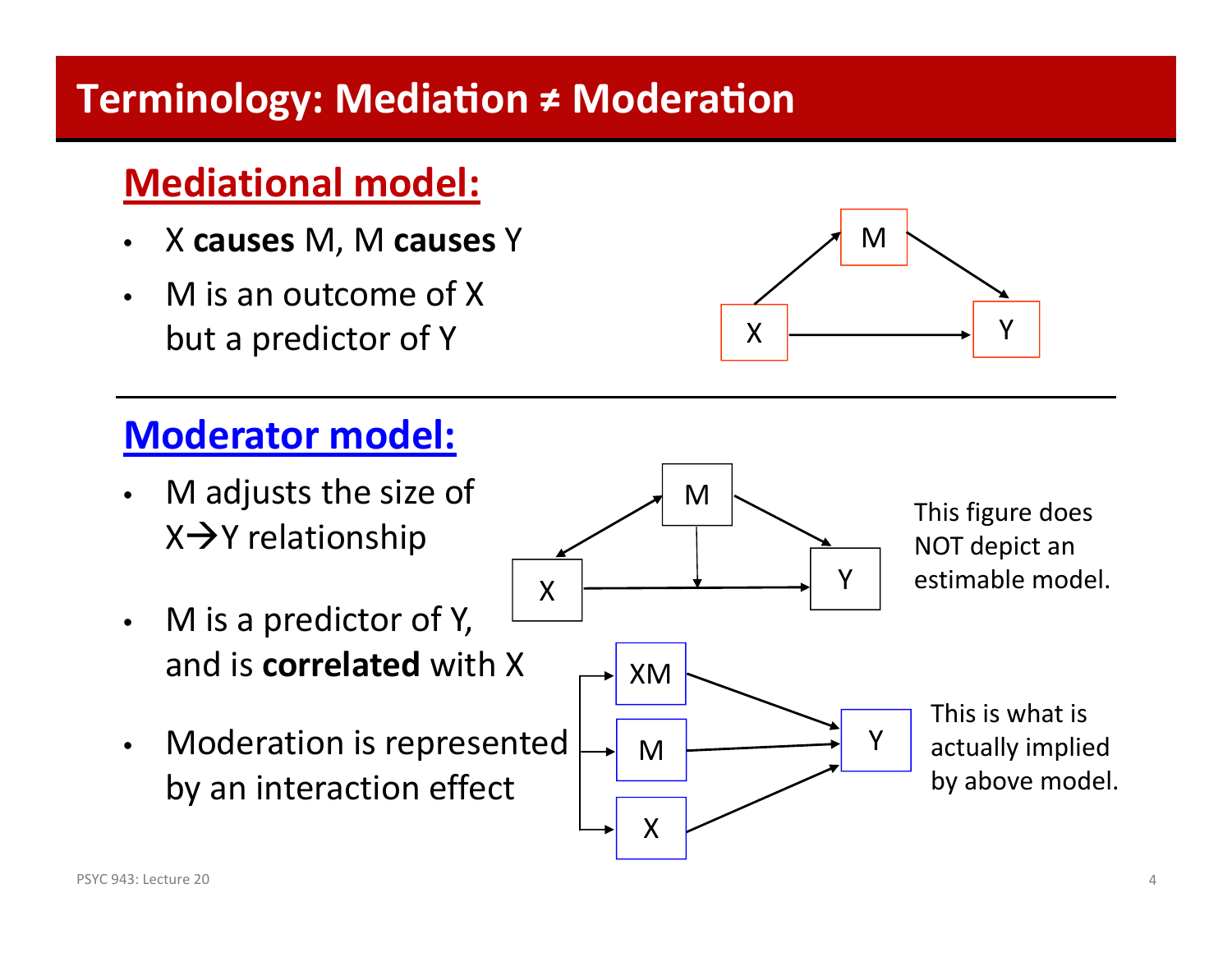### **Terminology: Mediation Effects**

 $\boldsymbol{c}$  = uncontrolled X to Y path (Y on X;)



### **The big question in mediation:**

- $\bullet$ • Phrased as usual regression  $\rightarrow$ *Is the effect of X predicting Y still significant after controlling for M?*
- •• Phrased as "mediation"  $\rightarrow$ *Is the effect of X predicting Y significantly mediated by M?*
- •• Phrased either way, is  $\boldsymbol{c} \neq \boldsymbol{c}'$ ?



### **Direct Effects:**

- ••  $a$  = X to M path (M on X;)
- ••  $\bm{b}$  = M to Y path (Y on M;)
- ••  $c'$  = X to Y path controlled for M (Y on X;)
- ••  $\boldsymbol{a} * \boldsymbol{b}$  = indirect effect of X to Y
- •• The estimates for  $\boldsymbol{c}$  –  $\boldsymbol{c}^\prime$  and  $a * b$  will be equivalent in MVN observed variables (if same *N*)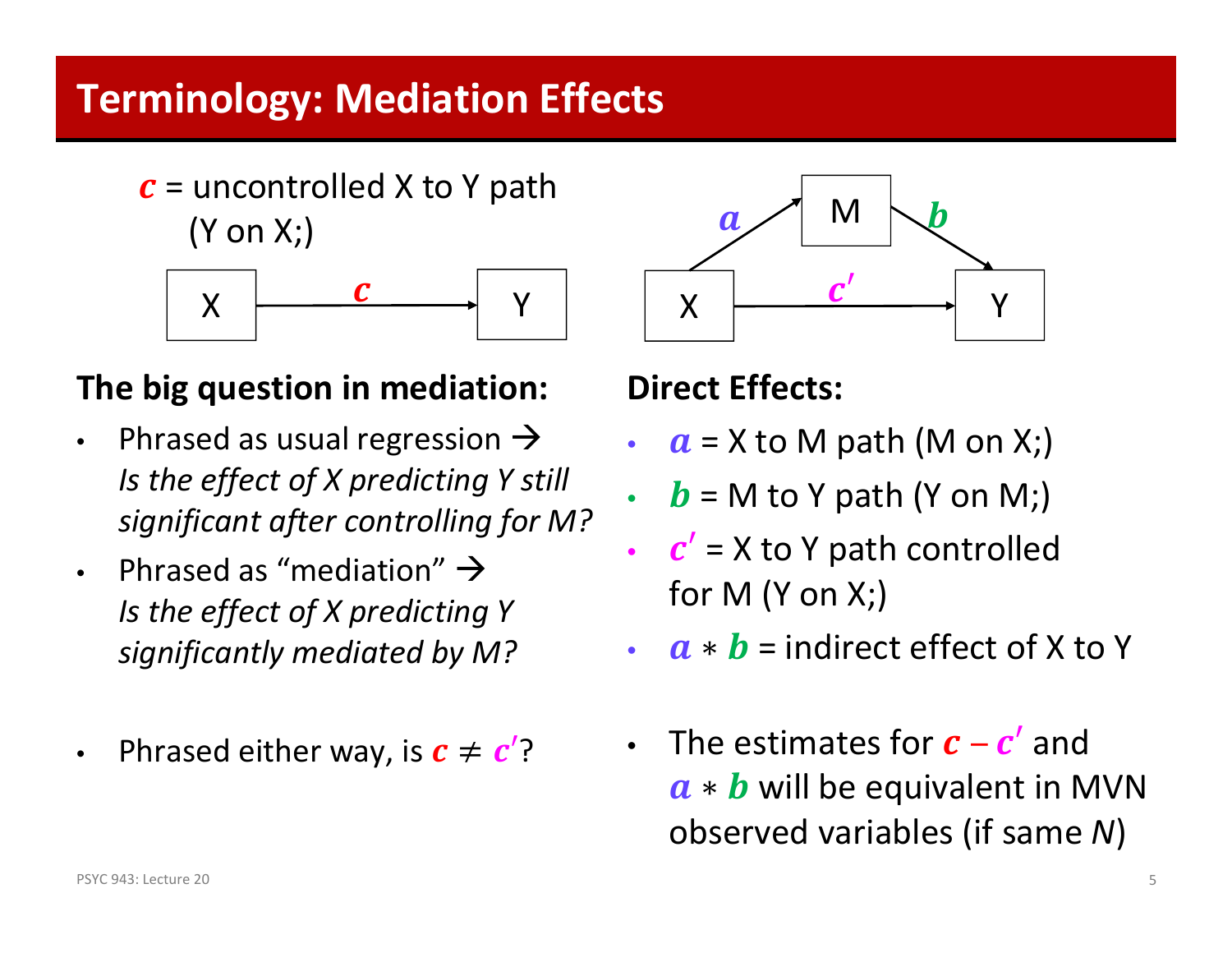### **Old versus New Rules for Mediation**



- $\bullet$  Baron & Kenny (1986, JPSP) rules were standard for <sup>a</sup> long time…
	- $\triangleright$  Simulation studies have found these rules to be way too conservative
- •• Old rule that can now be broken:
	- $\triangleright$  X must predict Y in the first place (c must be initially significant)
	- When not? Differential power for paths, suppressor effects of mediators
	- $\triangleright$  Mediation is really about whether  $\boldsymbol{c} \neq \boldsymbol{c}'$ , not whether each is significant
- • Old rules that pry still hold:
	- $\triangleright$  X must predict M ( $\boldsymbol{a}$  must be significant)
	- $\triangleright$  M must predict Y ( $\bm{b}$  must be significant)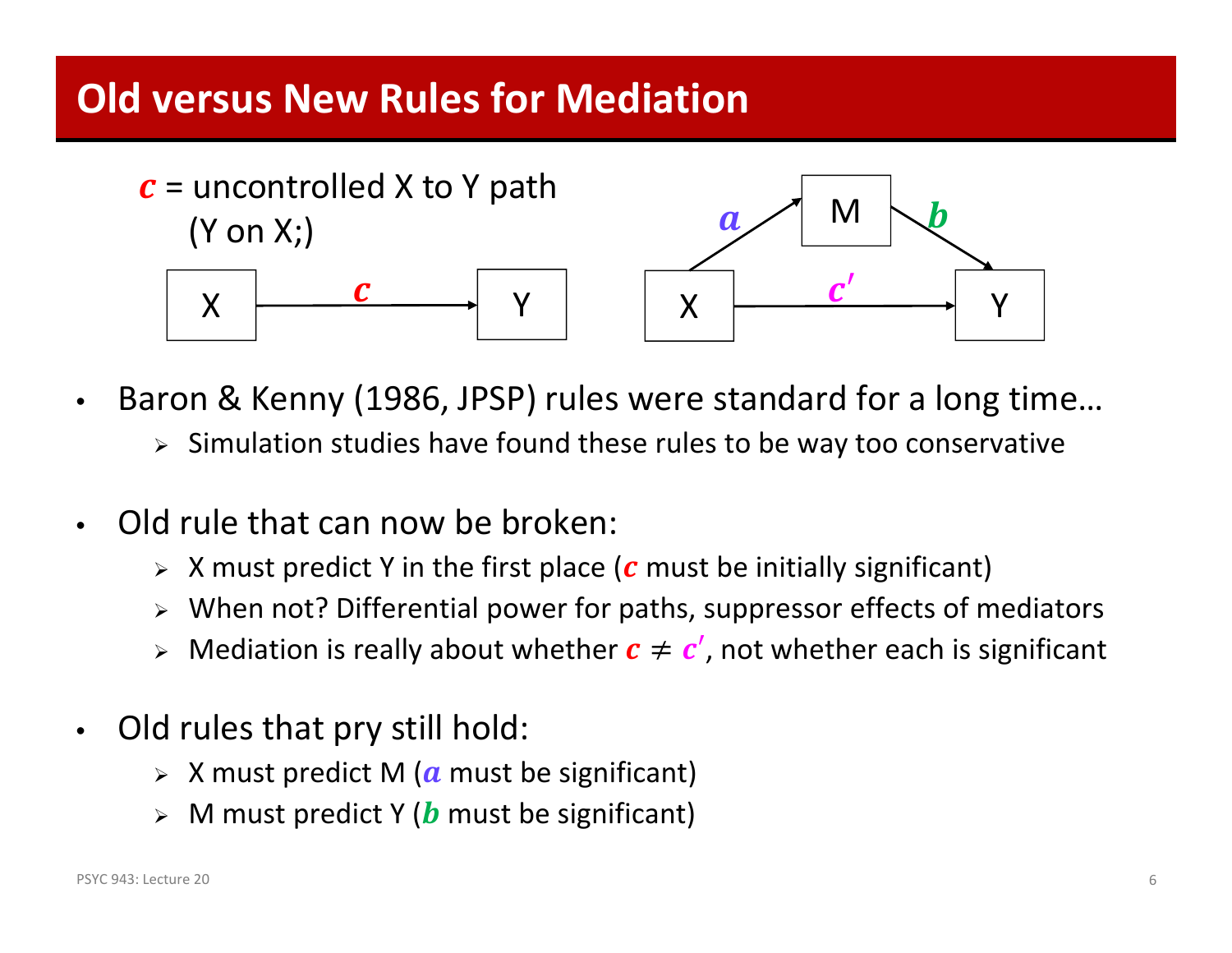- •• Need to obtain a SE in order to test if  $\bm{c}-\bm{c}'=\bm{0}$  or if  $\bm{a}*\bm{b}=\bm{0}$ 
	- $\triangleright$  For  $\boldsymbol{c}$   $\boldsymbol{c}'$   $\rightarrow$  "difference in coefficients SE"
	- ► For  $a * b \to$  "product of coefficients SE"  $\to$  we'll start here
- $\bullet$  Use "multivariate delta method" (second‐derivative approximation shown here) to get SE for product of two random variables  $\boldsymbol{a} * \boldsymbol{b}$

$$
\Rightarrow SE_{a*b} = \sqrt{a^2 SE_b^2 + b^2 SE_a^2 + SE_a^2 SE_b^2}
$$

▶ An equivalent formula to calculate 
$$
SE_{a*b}
$$
 that may have less rounding error  
because it avoids squaring **a** and **b** is  $SE_{a*b} = \frac{ab\sqrt{t_a^2 + t_b^2 + 1}}{t_a t_b}$ 

 This is known as the "Sobel test" and can be calculated by hand using the results of <sup>a</sup> simultaneous path model or separate regression models, and is also provided through MODEL INDIRECT or MODEL CONSTRAINT in Mplus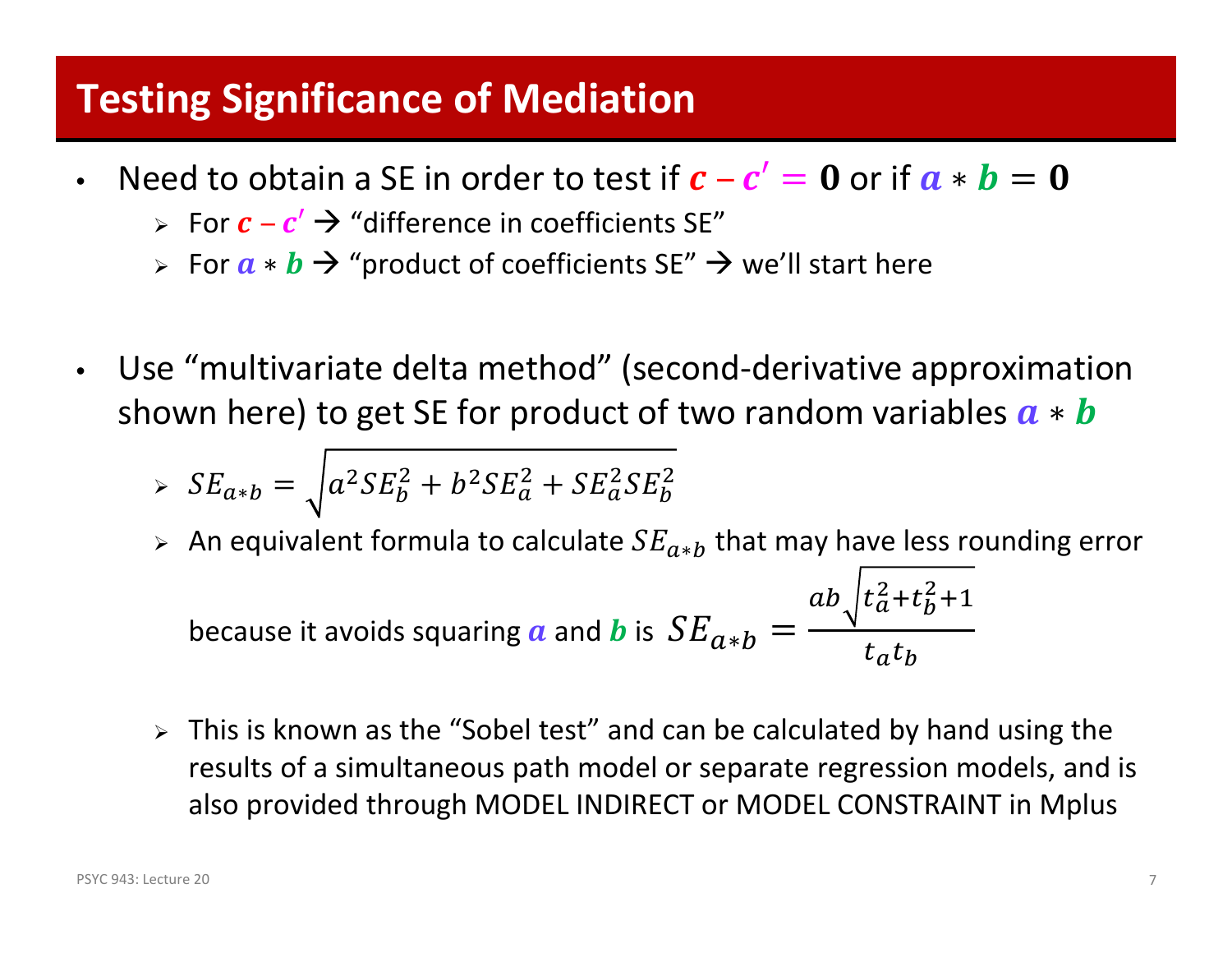- • One problem: we \*shouldn't\* use this SE for usual significance test
	- $\triangleright$  So, nope:  $t_{indirect}$  $v_{t} = \frac{a*b}{sE_{a*b}}$  or 95%  $CI = a*b \pm 1.96 * SE_{a*b}$
	- $\triangleright$  Why? Although the estimates for  $\boldsymbol{a}$  and  $\boldsymbol{b}$  will be normally distributed, the estimate of their product won't be, especially if  $a$  and  $b$  are near 0

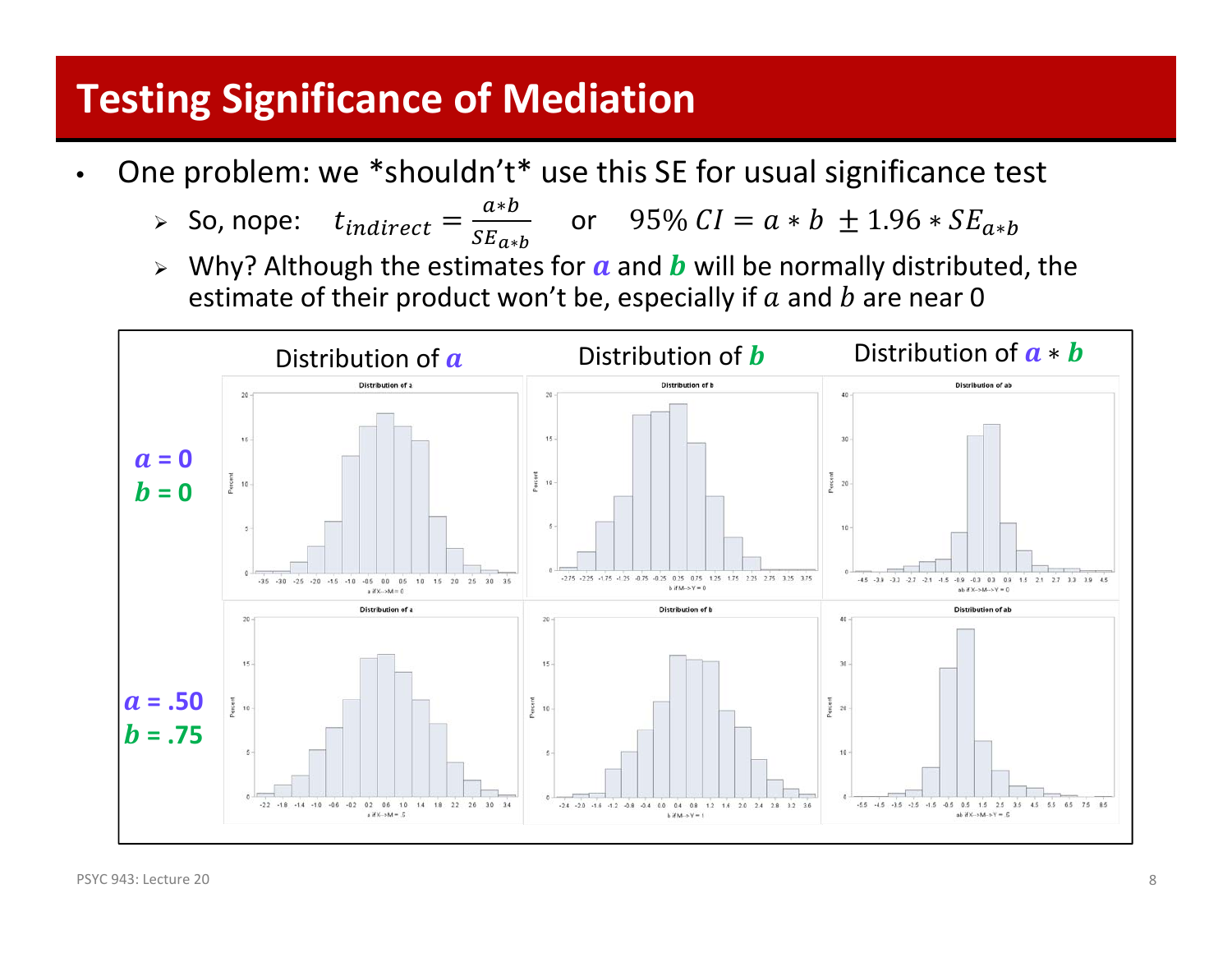- $\bullet$ • So what do we do? Another idea based on same premise:
	- ► For  $a * b \to$  find "distribution of the product SE"  $\to z_a * z_b = \frac{a}{s E_a} * \frac{b}{s E_b}$

in which the sampling distribution does not have <sup>a</sup> tractable form, but tables of critical values have been derived through simulation for the single mediator case (but may not generalize to more complex models)

- $\blacktriangleright$ Implemented in PRODCLIN program for use with SAS, SPSS, and R
- $\bullet$  A better solution: **bootstrap the data** to find the empirical SE and asymmetric CI for the indirect effect
	- $\blacktriangleright$ Bootstrap = draw  $n$  samples with replacement from your **data**, re-estimate mediation model and calculate  $\boldsymbol{a} * \boldsymbol{b}$  within each bootstrap sample
	- > Point estimate of  $\boldsymbol{a} * \boldsymbol{b}$  is mean or median over n bootstrap samples
	- $\blacktriangleright$  $\triangleright$   $SE_{a*b}$  is standard deviation of estimated  $\boldsymbol{a} * \boldsymbol{b}$  over n bootstrap samples
	- $\blacktriangleright$ 95% CI can be computed as estimates at the 2.5 and 97.5 percentiles
	- $\blacktriangleright$ Typically at least 500 or 1000  $n$  bootstrap samples are used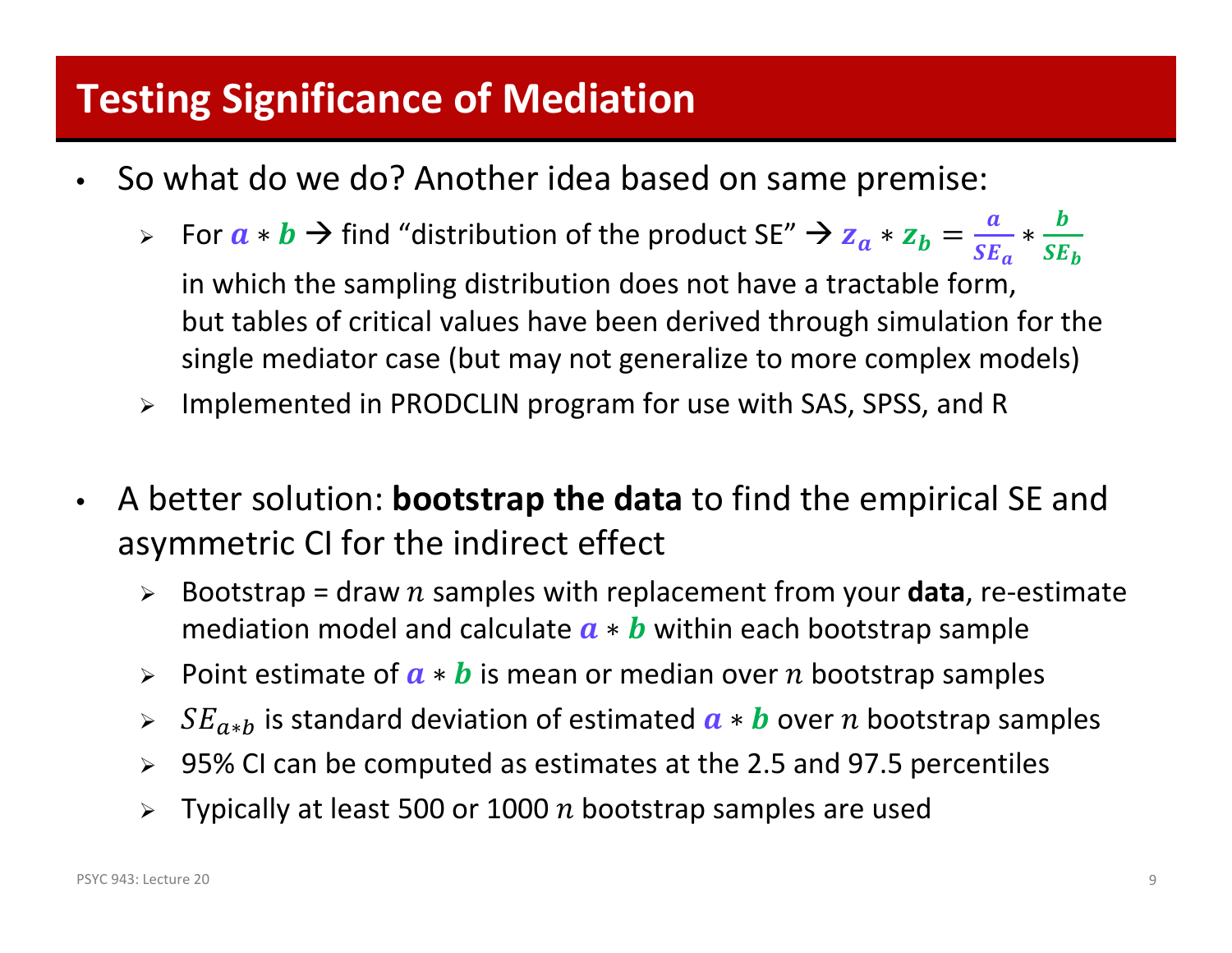- $\bullet$  There are multiple kinds of bootstrap CIs possible in testing the significance of the  $\boldsymbol{a} * \boldsymbol{b}$  indirect effect within MVN data
	- Regular bootstrap CI <sup>=</sup> "**percentile**" (as just described)
		- In Mplus, OUTPUT: CINTERVAL(bootstrap);
	- **Bias‐corrected bootstrap** CI <sup>=</sup> shifts CIs so that median is sample estimate
		- In Mplus, OUTPUT: CINTERVAL(BCbootstrap); *\*\*\* Supposed to be best one*
	- $\triangleright$  Accelerated bootstrap CI = ???
		- Not given in Mplus (as far as I know)
- $\bullet$  For not simply MVN data (i.e., non‐normal mediators or outcomes, multilevel data), <sup>a</sup> different bootstrap approach can be used
	- *Parametric*, *Monte Carlo*, or *empirical‐<sup>M</sup>* bootstrap Draw repeatedly from  $\boldsymbol{a}$  and  $\boldsymbol{b}$  parameter distributions instead of the data, then compute point estimates, SE, and CIs from those distributions
	- > See http://www.quantpsy.org/medn.htm for online calculators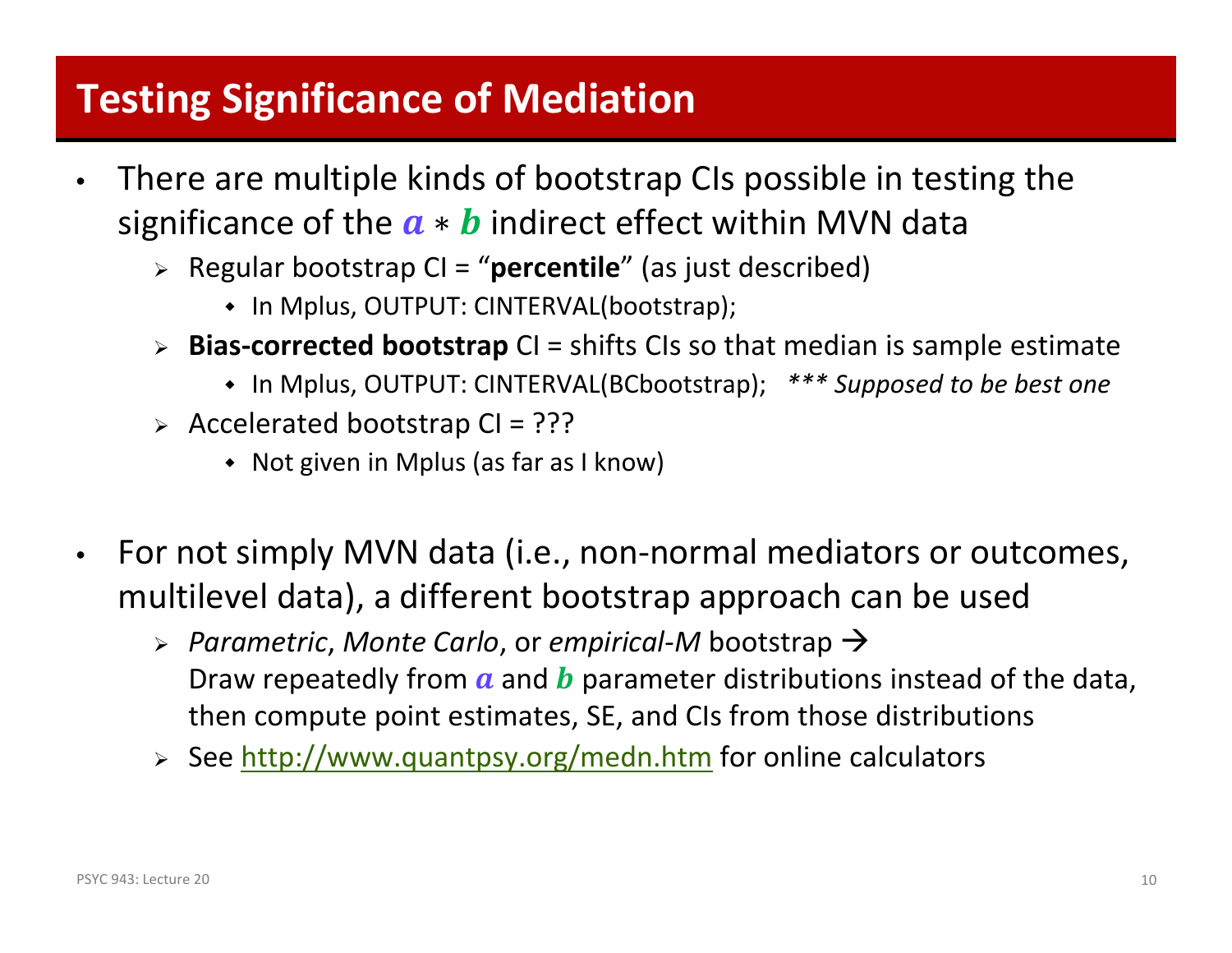# **PREVIOUS EXAMPLE: INDIRECT EFFECTS**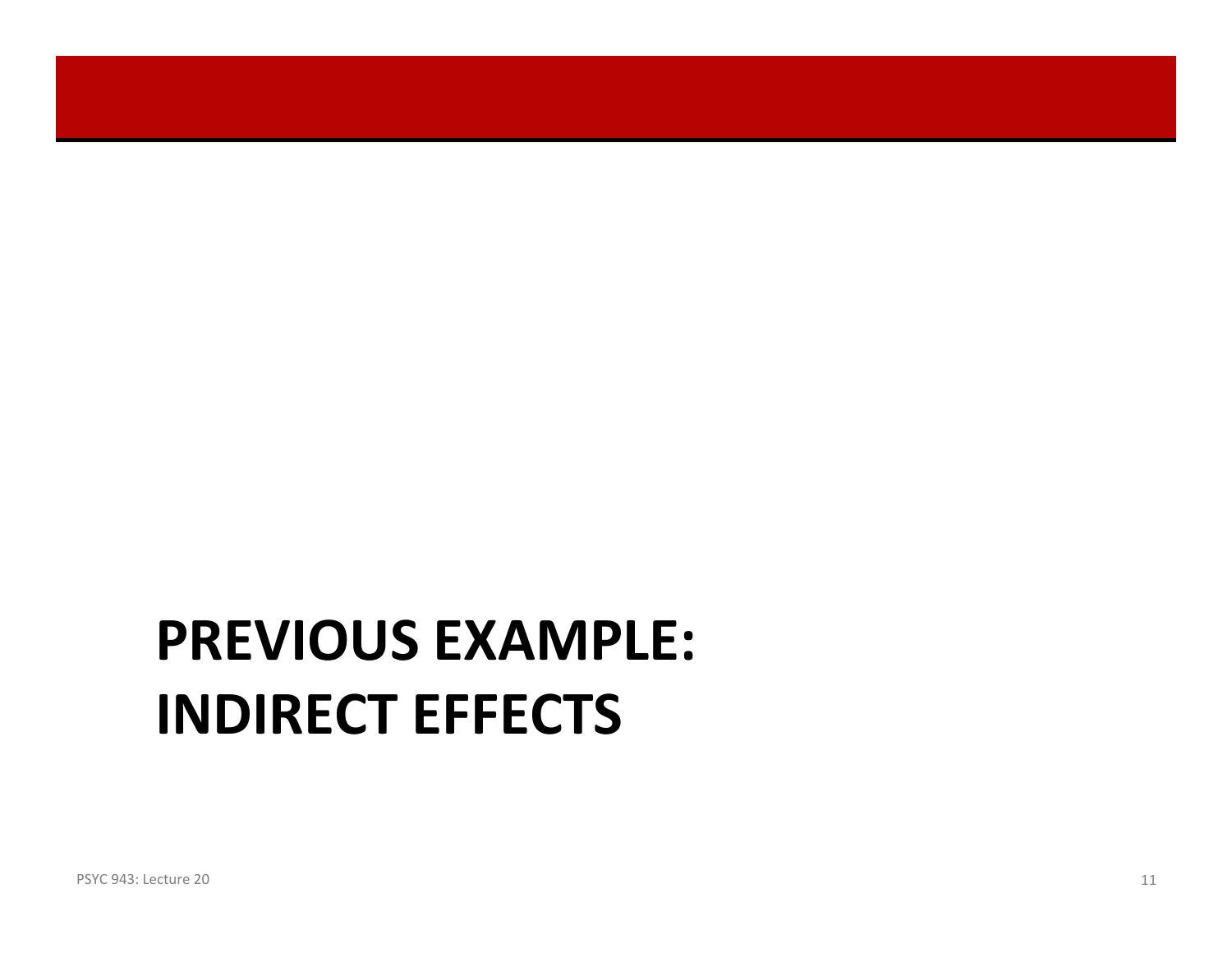## **Final Example Model: Examining Mediation Effects**

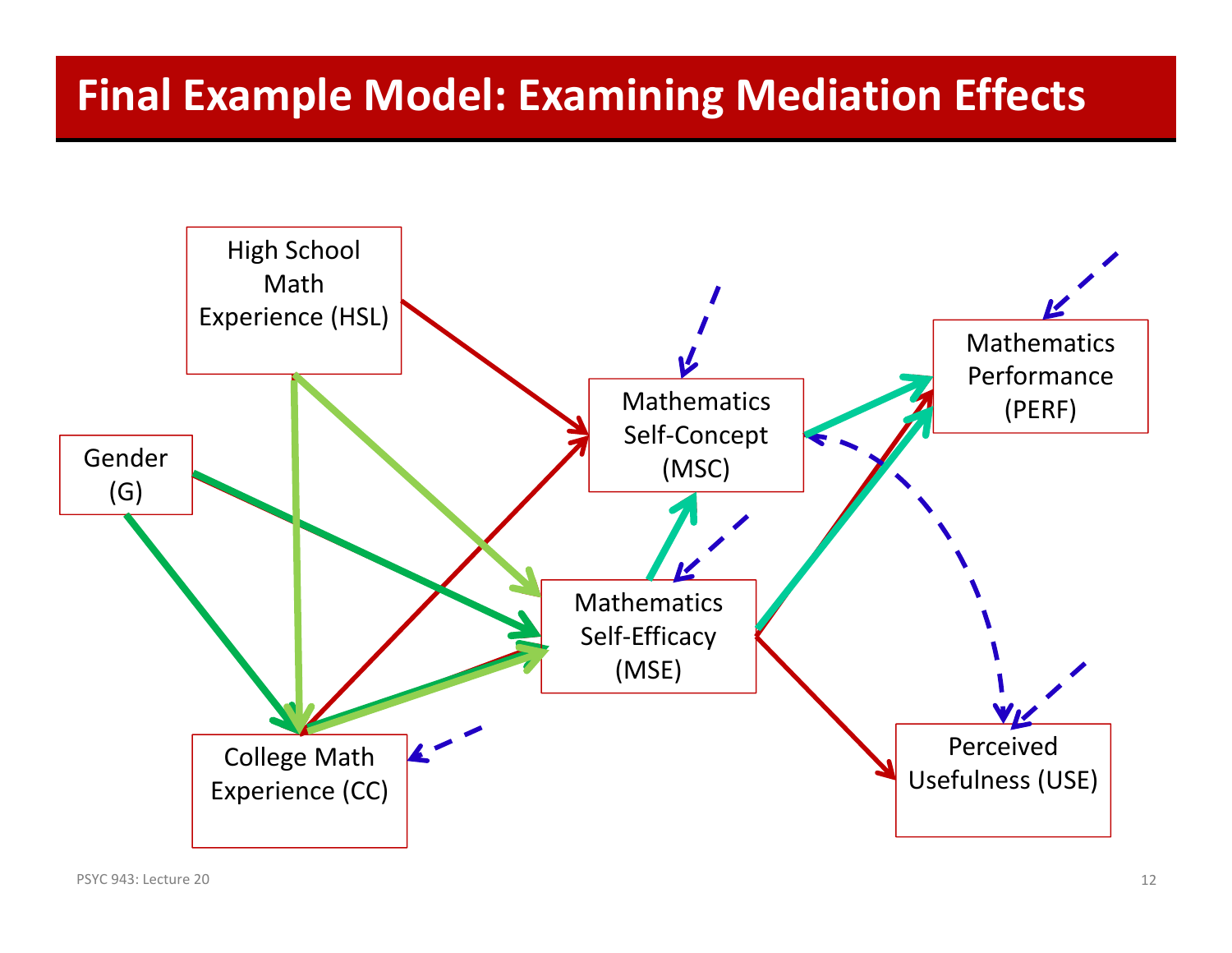### **MSE Indirect Effects, Isolated**



• Two potential pathways (indirect effects) from high school math and gender through college math to predict math self‐efficacy

**MODEL INDIRECT:mse IND hsl;**

**mse IND gender;**

### **OUTPUT:**

**STDYX STDYCINTERVAL;**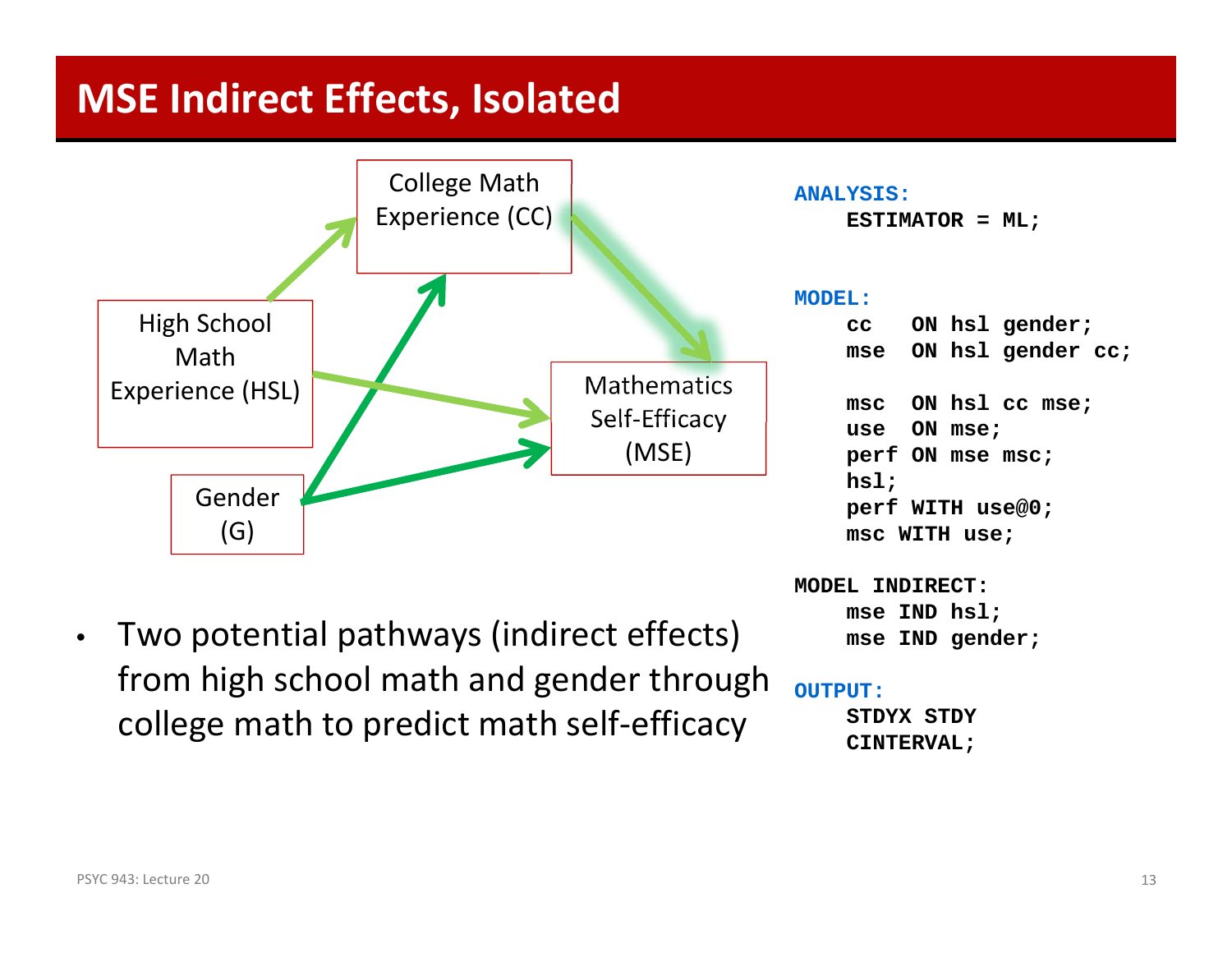### **MSE** *Direct* **Effects Solutions using ML**



**MODEL RESULTS**

|               |           |          |       |           | Two-Tailed |
|---------------|-----------|----------|-------|-----------|------------|
|               |           | Estimate | S.E.  | Est./S.E. | P-Value    |
| CC            | <b>ON</b> |          |       |           |            |
| HSL           |           | 0.707    | 0.255 | 2.775     | 0.006      |
| <b>GENDER</b> |           | $-1.779$ | 0.686 | $-2.595$  | 0.019      |
| MSE           | <b>ON</b> |          |       |           |            |
| HSL           |           | 4.158    | 0.434 | 9.589     | 0.000      |
| <b>GENDER</b> |           | 4.283    | 1.180 | 3.631     | 0.000      |
| <b>CC</b>     |           | 0.398    | 0.101 | 3.937     | 0.000      |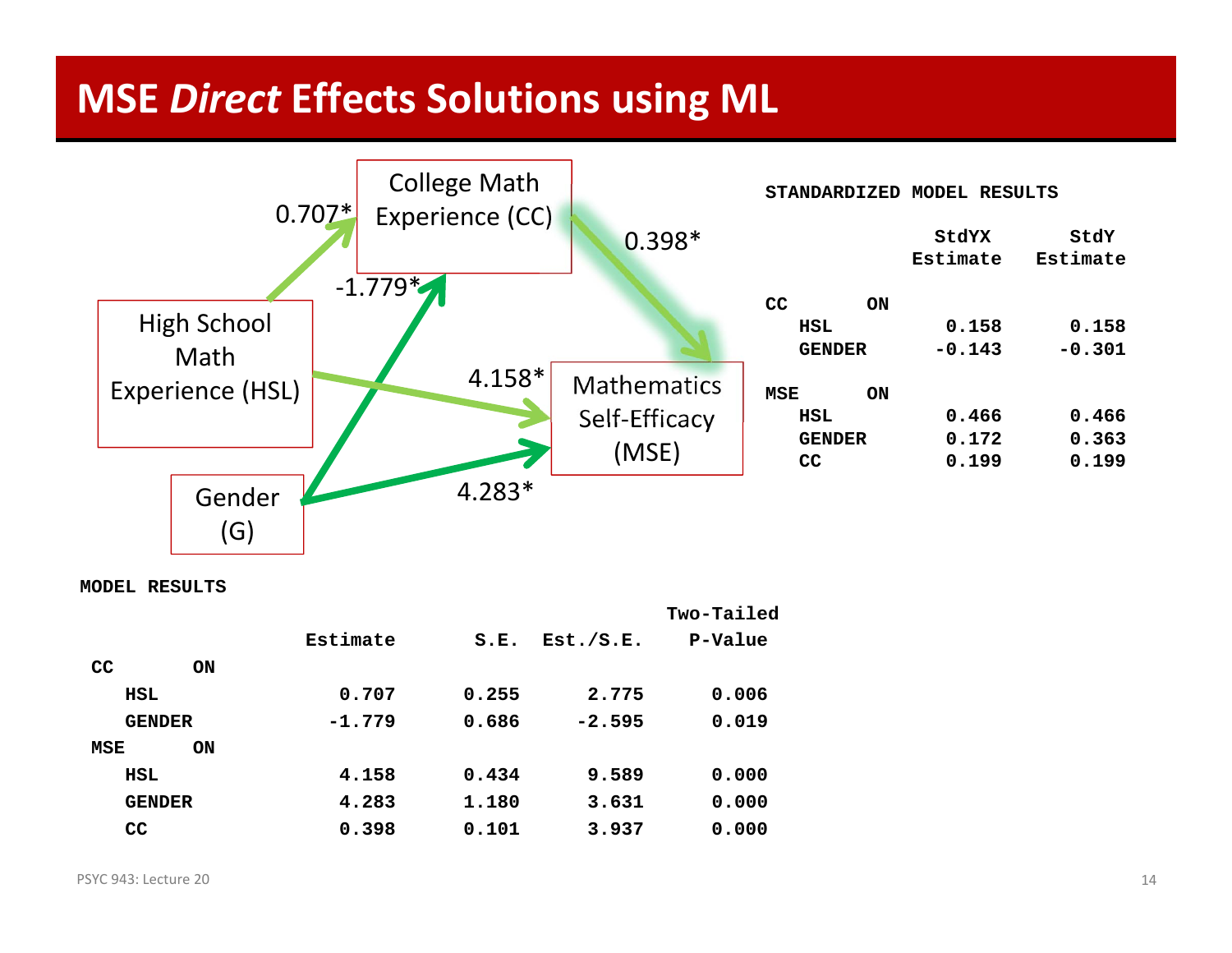### **MSE** *Indirect* **Effects Solutions using ML: Sobel Test**



**Total 3.576 1.189 3.008 0.003**

**MSE CC GENDER -0.707 0.329 -2.148 0.032**

#### **Indirect Effects: <sup>a</sup>\*b**HSL <sup>=</sup> $= 0.707 * 0.398 = 0.281$ Gender <sup>=</sup> ‐1.779 \* 0.398 <sup>=</sup> ‐0.707

### **Total Effects: direct + indirect**

**HSL**  <sup>=</sup> 4.158 <sup>+</sup> 0.281 <sup>=</sup> 4.439 Gender <sup>=</sup> 4.238 <sup>+</sup> ‐0.707 <sup>=</sup> 3.576

### **Conclusion:**

The effects of high school math and gender on college math are *partially\** responsible for the effects of high school math and gender on math self‐efficacy.

\* See Preacher & Kelly (2011) for <sup>a</sup> discussion of how to (and how not to) assess mediation effect size

**Specific indirect**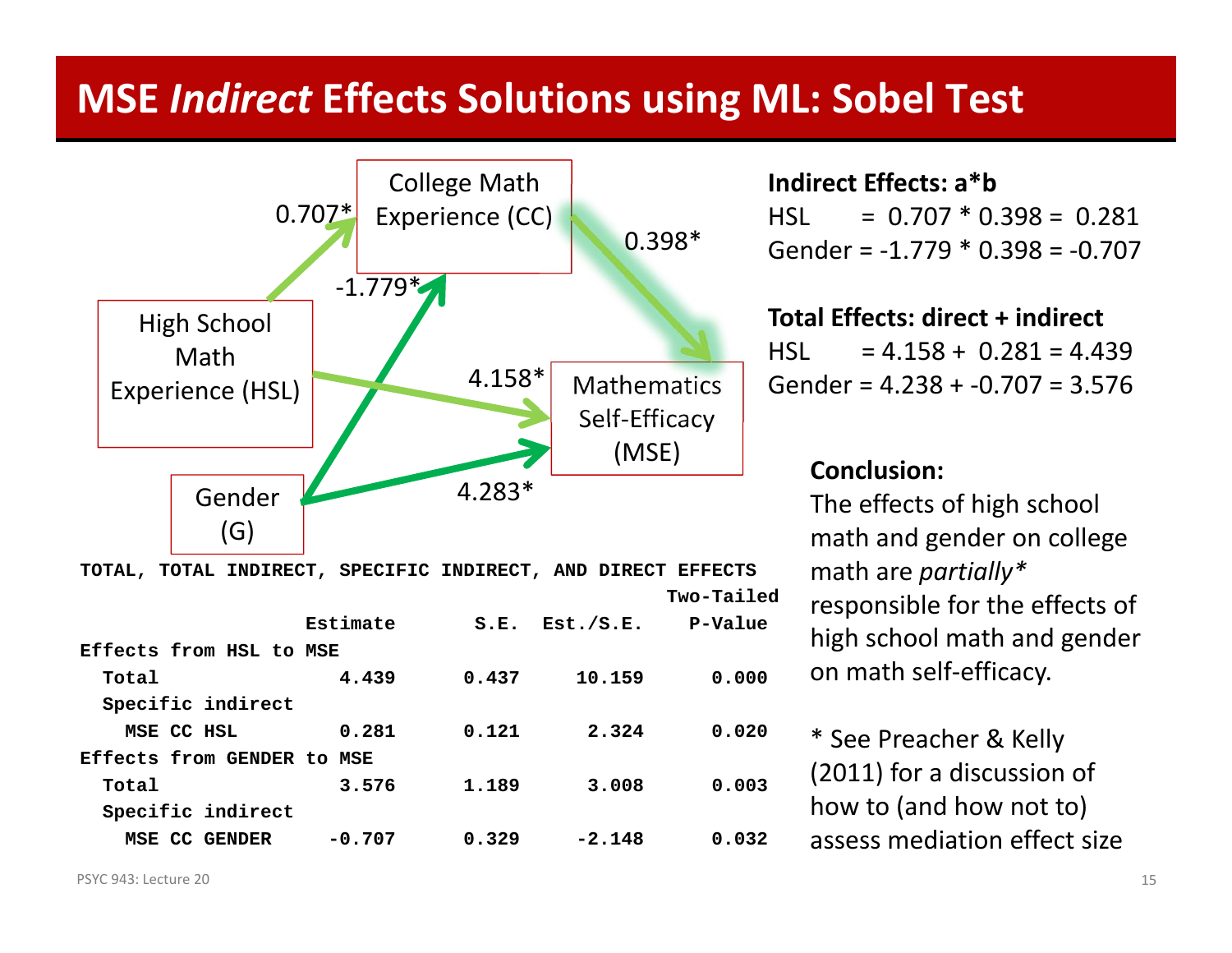### **MSE** *Indirect* **Effects: Bootstrapping to Double‐Check**



Normal‐distribution 95% CI for indirect effects:

- •HSL: Est <sup>=</sup> 0.281, CI <sup>=</sup> 0.044 to 0.518
- •Gender: Est <sup>=</sup> ‐0.707, CI <sup>=</sup> ‐1.352 to ‐0.062
- • Let's make sure the results are robust to an assumption of <sup>a</sup> normal distribution for the indirect effect by bootstrapping the data  $\rightarrow$

PSYC 943: Lecture 20 943: Lecture 20 16

**MODEL INDIRECT:**

**OUTPUT:**

**mse IND hsl;**

**STDYX STDY**

**mse IND gender;**

**CINTERVAL(BCBOOTSTRAP);**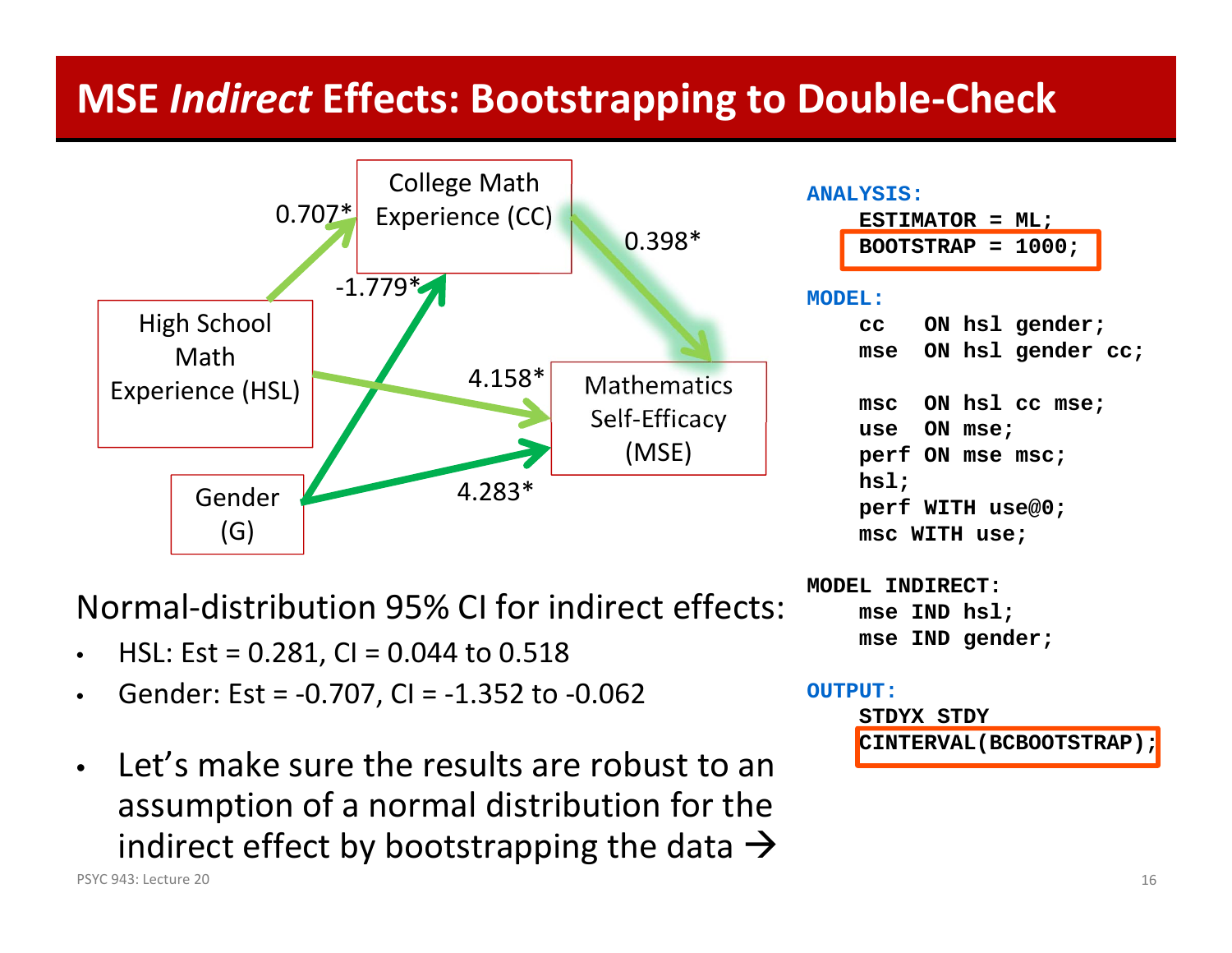#### **MODEL RESULTS UNDER REGULAR ML**

|     |               |          |       |           | Two-Tailed |
|-----|---------------|----------|-------|-----------|------------|
|     |               | Estimate | S.E.  | Est./S.E. | P-Value    |
| CC  | <b>ON</b>     |          |       |           |            |
|     | HSL           | 0.707    | 0.255 | 2.775     | 0.006      |
|     | <b>GENDER</b> | $-1.779$ | 0.686 | $-2.595$  | 0.019      |
| MSE | <b>ON</b>     |          |       |           |            |
|     | HSL           | 4.158    | 0.434 | 9.589     | 0.000      |
|     | <b>GENDER</b> | 4.283    | 1.180 | 3.631     | 0.000      |
| CC  |               | 0.398    | 0.101 | 3.937     | 0.000      |
|     |               |          |       |           |            |

#### **MODEL RESULTS USING BOOTSTRAPPING**

|               |           |          |       |           | Two-Tailed |
|---------------|-----------|----------|-------|-----------|------------|
|               |           | Estimate | S.E.  | Est./S.E. | P-Value    |
| CC            | <b>ON</b> |          |       |           |            |
| HSL           |           | 0.707    | 0.246 | 2.871     | 0.004      |
| <b>GENDER</b> |           | $-1.779$ | 0.695 | $-2.558$  | 0.011      |
| MSE           | <b>ON</b> |          |       |           |            |
| HSL           |           | 4.158    | 0.412 | 10.086    | 0.000      |
| <b>GENDER</b> |           | 4.283    | 1.130 | 3.792     | 0.000      |
| <b>CC</b>     |           | 0.398    | 0.109 | 3.645     | 0.000      |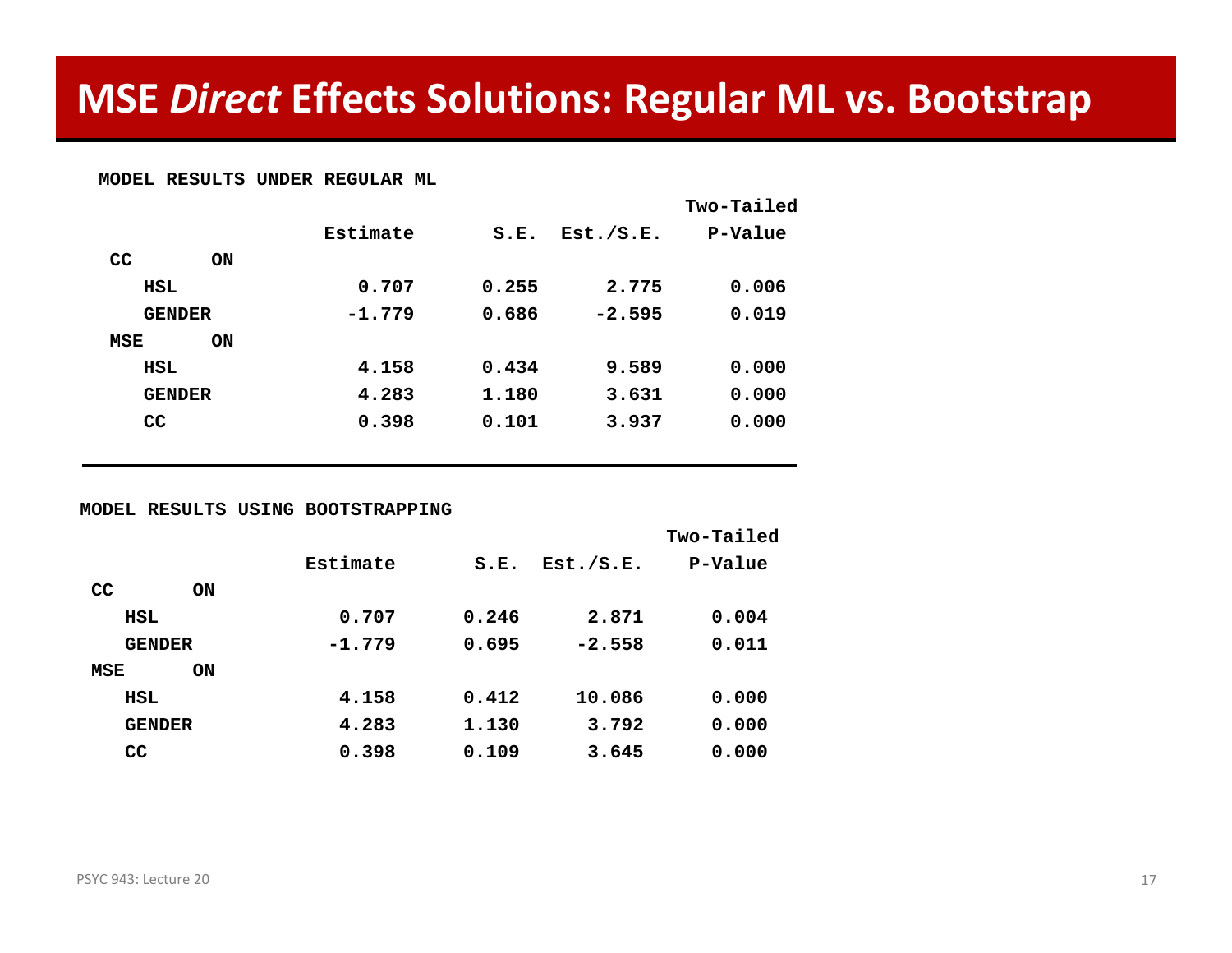### **MSE** *Indirect* **Effects Solutions: Regular ML vs. Bootstrap**

| TOTAL, TOTAL INDIRECT, SPECIFIC INDIRECT, AND DIRECT EFFECTS: ML |          |       |           |                       |                                                                     |
|------------------------------------------------------------------|----------|-------|-----------|-----------------------|---------------------------------------------------------------------|
| Effects from HSL to MSE                                          | Estimate | S.E.  | Est./S.E. | Two-Tailed<br>P-Value | Normal distribution<br>95% CI for indirect effects:                 |
| Total                                                            | 4.439    | 0.437 | 10.159    | 0.000                 |                                                                     |
| Specific indirect<br>MSE CC HSL                                  | 0.281    | 0.121 | 2.324     | 0.020                 | HSL: CI = $0.281 \pm 1.96$ <sup>*</sup> SE<br>$Cl = 0.044$ to 0.518 |
| Effects from GENDER to                                           | MSE      |       |           |                       |                                                                     |
| Total                                                            | 3.576    | 1.189 | 3,008     | 0.003                 | Gender: -0.707 ± 1.96*SE                                            |
| Specific indirect                                                |          |       |           |                       | $Cl = -1.352$ to $-0.062$                                           |
| MSE CC GENDER                                                    | $-0.707$ | 0.329 | $-2.148$  | 0.032                 |                                                                     |

**TOTAL, TOTAL INDIRECT, SPECIFIC INDIRECT, AND DIRECT EFFECTS: BOOTSTRAP**

| Effects from HSL to MSE         | Estimate | S.E.  | Est./S.E. | Two-Tailed<br>P-Value | <b>Empirical distribution</b><br>95% CI for indirect effects: |
|---------------------------------|----------|-------|-----------|-----------------------|---------------------------------------------------------------|
|                                 |          |       |           |                       |                                                               |
| Total                           | 4.439    | 0.428 | 10.378    | 0.000                 |                                                               |
| Specific indirect<br>MSE CC HSL | 0.281    | 0.119 | 2.352     | 0.019                 | HSL: $CI = 0.098$ to 0.597<br>$-0.316$ , $+0.183$ around Est  |
| Effects from GENDER to MSE      |          |       |           |                       |                                                               |
| Total                           | 3.576    | 1.171 | 3.054     | 0.002                 | Gender: $Cl = -1.631$ to $-0.169$                             |
| Specific indirect               |          |       |           |                       |                                                               |
| <b>MSE CC GENDER</b>            | $-0.707$ | 0.358 | $-1.976$  | 0.048                 | $-0.539$ , $+0.923$ around Est                                |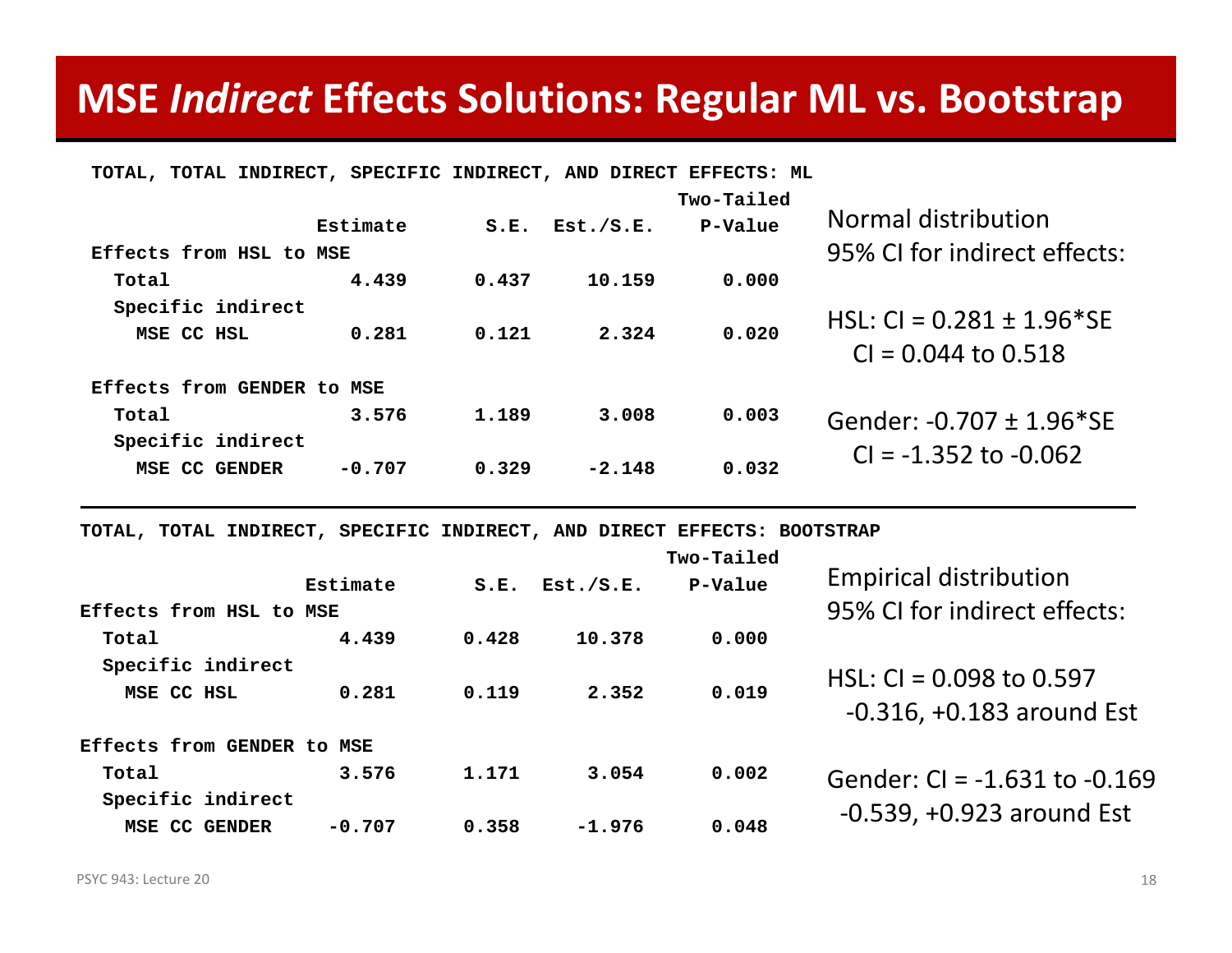## **COMPLICATIONS**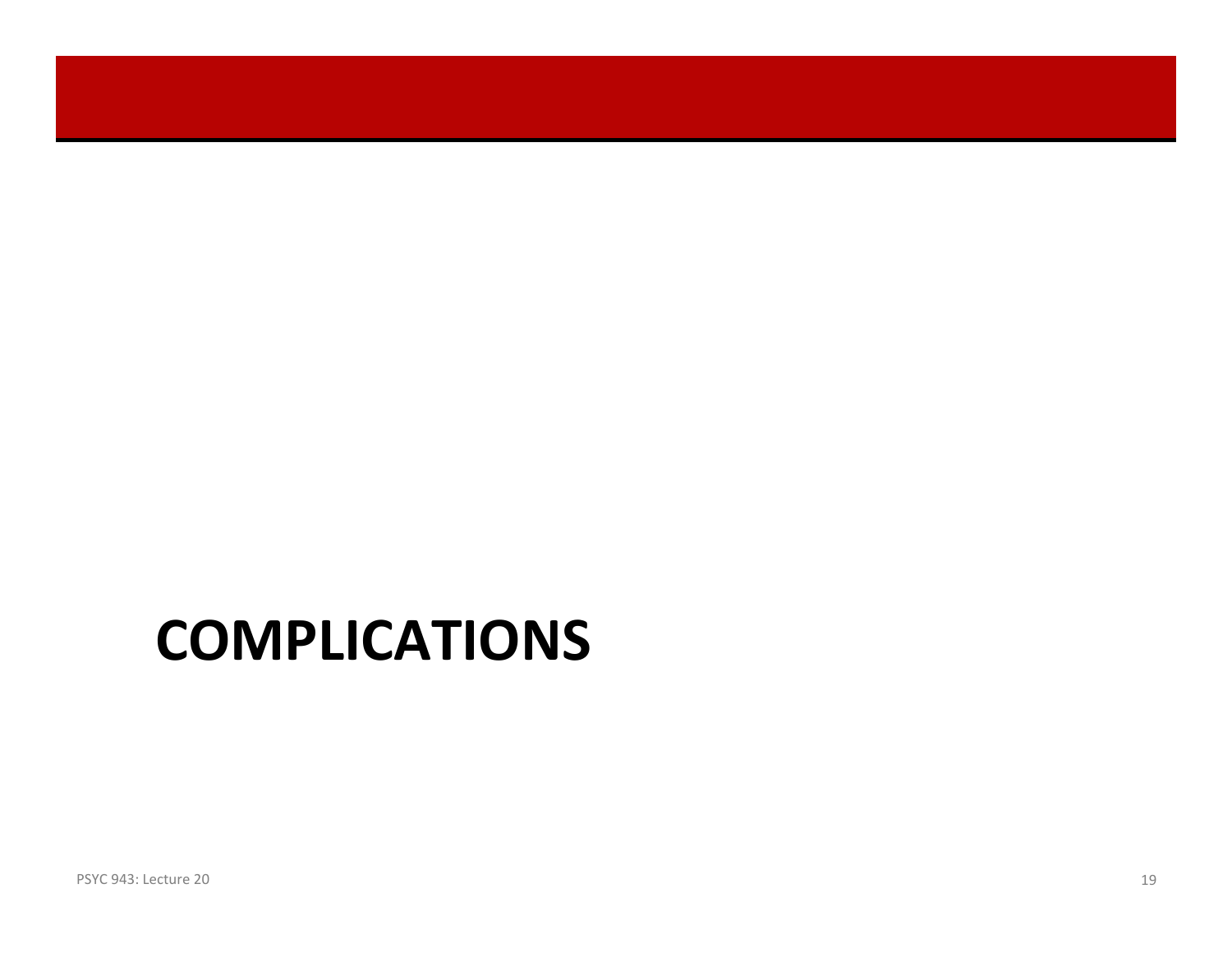### **Mediation with Non‐Normal Variables**

- • All the path models we've show you so far assume every variable in the likelihood\* is multivariate normal
	- $\triangleright$  \* In the likelihood  $\rightarrow$  is predicted by something or has an estimated mean, variance, or covariance with another variable (i.e., the missing data trick)
	- In reality, one may have non‐normal (NN) mediators or outcomes…
- $\bullet$  Estimation gets tricky, because there is no closed‐form ML anymore
	- $\triangleright$  NN outcomes  $\rightarrow$  fit link function to Y, requires numeric integration
		- ◆ Becomes exponentially more complex with more non-normal variables
	- $\triangleright$  NN mediators  $\rightarrow$  fit link function M, but estimation is even trickier
		- ◆ In Mplus, requires Monte Carlo integration (re-sampling approach)
- $\bullet$  Interpretation gets tricky, because the paths are of different kinds
	- > For example, X  $\rightarrow$  M  $\rightarrow$  binary Y: X  $\rightarrow$  regular M, M  $\rightarrow$  logit Y
	- > For example, X  $\rightarrow$  binary M  $\rightarrow$  Y: X  $\rightarrow$  logit M, regular M  $\rightarrow$  Y
	- Oh, and there are no standard absolute model fit statistics in ML (no observed covariance matrix to compare the model predictions to)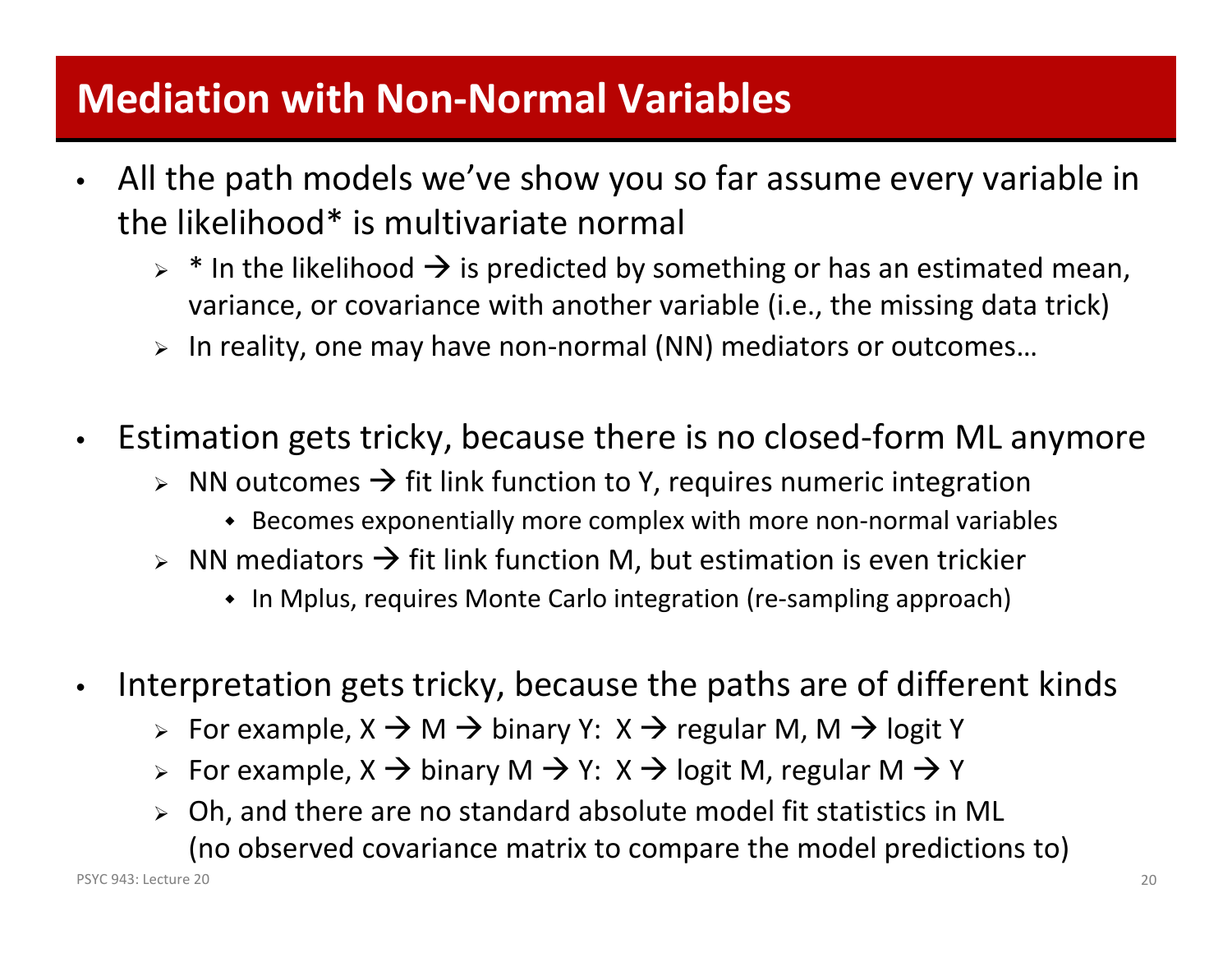### **Robust Estimators for Not‐Quite‐Normal Variables**

- • $\bullet$  In some cases it is clear that a link function is needed:
	- $\triangleright$  Binary or ordinal variables (fewer than 5 categories, usually)
- $\bullet$ • In other cases a link function might be preferable to use, but practically impossible to do in complex models
	- Count data or skewed continuous data
	- $\triangleright$  Weighted least squares estimators are sometimes used in this case, but they assume MCAR and use only <sup>a</sup> second‐order summary of the data
- $\bullet$ For not-quite-normal data, robust ML may be a reasonable solution
	- Still full‐information ML (uses all data, not <sup>a</sup> summary thereof)
	- Corrects standard errors for multivariate non‐normality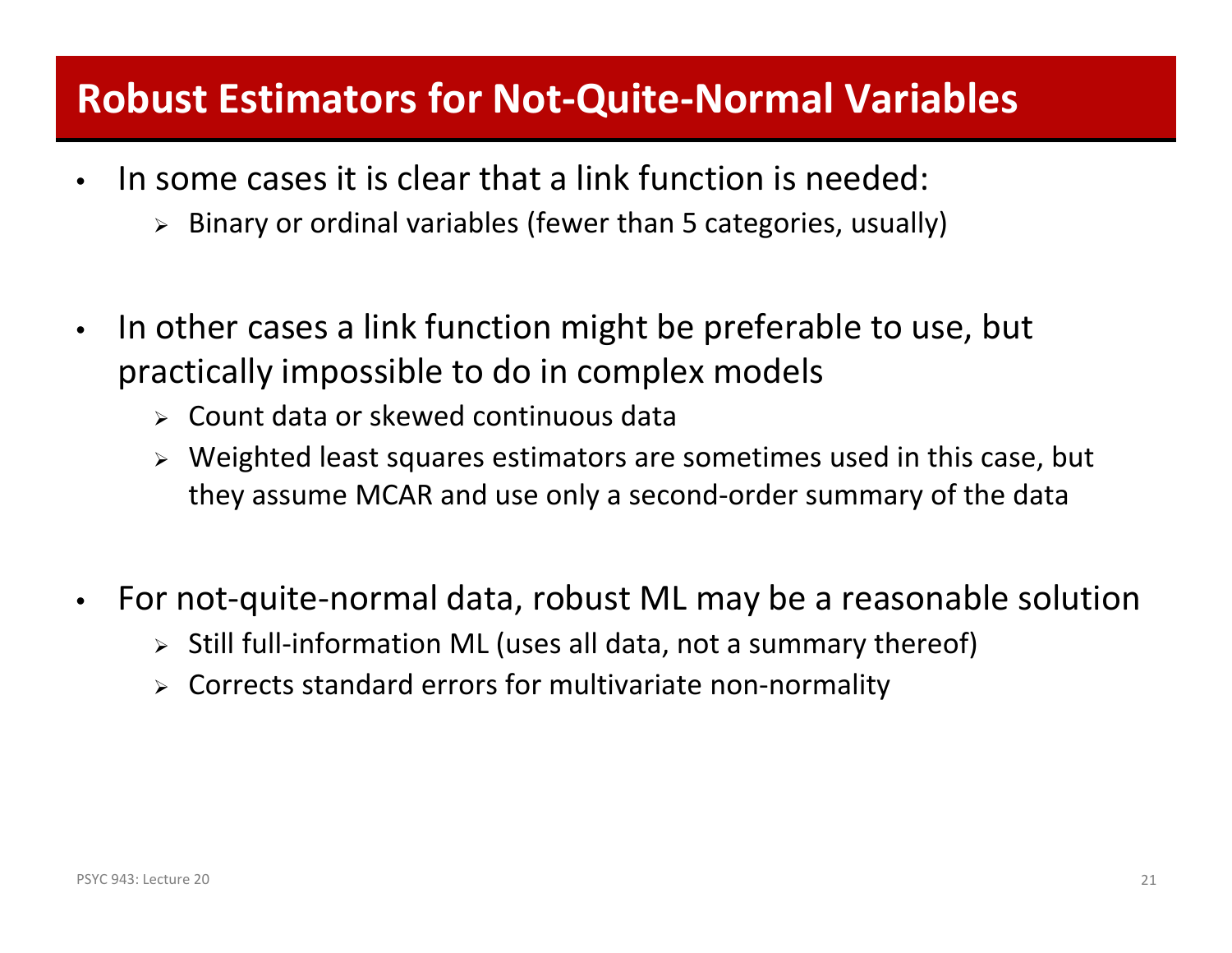### **Robust ML for Non‐Normal Data**

- •• MLR in Mplus: ≈ Yuan-Bentler T<sub>2</sub> (permits MCAR or MAR missing)
	- $\triangleright$  Same estimates and LL, corrected standard errors for all model parameters
- $\bullet$  **χ<sup>2</sup>‐based fit statistics** are adjusted based on an estimated **scaling factor:**
	- $\triangleright$  Scaling factor = 1.000 = perfectly multivariate normal = same as ML
	- > Scaling factor > 1.000 = leptokurtosis (too-fat tails; fixes too big  $\chi^2$ )
	- Scaling factor < 1.000 = platykurtosis (too-thin tails; fixes too small  $\chi^2$ )
- •• SEs computed with Huber-White 'sandwich' estimator  $\rightarrow$  uses an information matrix from the variance of the partial first derivatives to correct the information matrix from the partial second derivatives
	- > Leptokurtosis (too-fat tails)  $\rightarrow$  increases information; fixes too small SEs
	- > Platykurtosis (too-thin tails)  $\rightarrow$  lowers information; fixes too big SEs
- • In **SAS**: use "EMPIRICAL" option in PROC MIXED line
	- $\triangleright$  SEs are computed the same way but for fixed effects only, but can be unstable in unbalanced data, especially in small samples
	- SAS does not provide the needed scaling factor to adjust ‐2ΔLL test (not sure if this is <sup>a</sup> problem if you just use the fixed effect *p*‐values)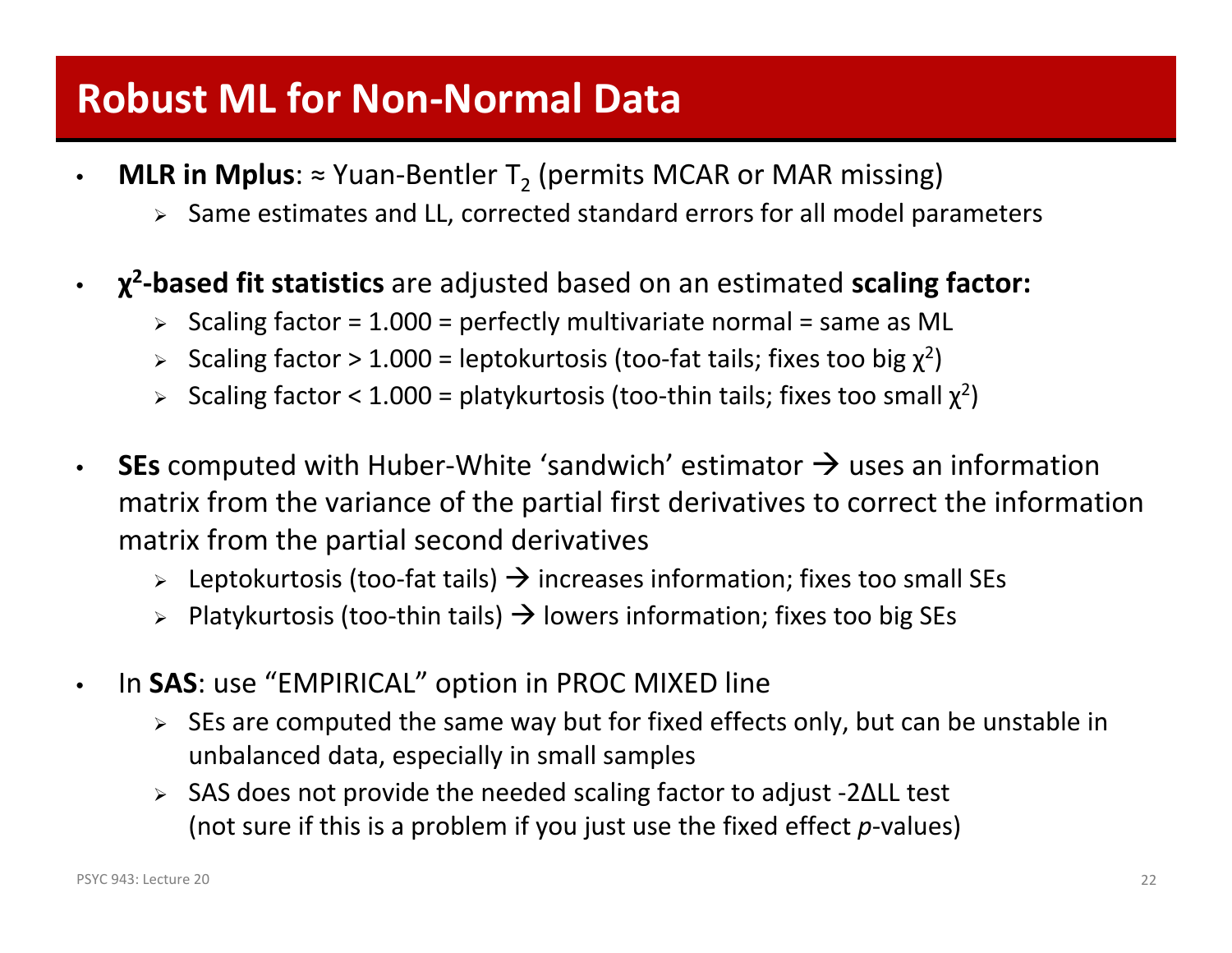### **Scaled Likelihood Ratio Test for use with MLR**

- •Likelihood ratio test has <sup>a</sup> few extra steps:
- 1.Calculate **‐2ΔLL** <sup>=</sup> ‐2\*(LLfewer – LLmore)
- 2.Calculate **difference scaling correction** <sup>=</sup>

 $(\text{\#params}_{\text{fewer}}^* \text{scale}_{\text{fewer}}) - (\text{\#params}_{\text{more}}^* \text{scale}_{\text{more}})$ (#parms<sub>fewer</sub> – #parms<sub>more</sub>)

- 3.**Calculate rescaled difference** = -2ΔLL / scaling correction
- 4.. Calculate **Δdf** = #parms<sub>more</sub> – #parms<sub>fewer</sub>
- **5. Compare rescaled difference to χ<sup>2</sup> with df <sup>=</sup> Δdf**
	- > Add 1 parameter? LL<sub>diff</sub> > 3.84, add 2: LL<sub>diff</sub> > 5.99...
	- $\triangleright$  Absolute values of LL are meaningless (is relative fit only)
	- $\triangleright$  Process generalizes to many other kinds of models
- $\bullet$ • I built a spreadsheet to do this for you (see webpage)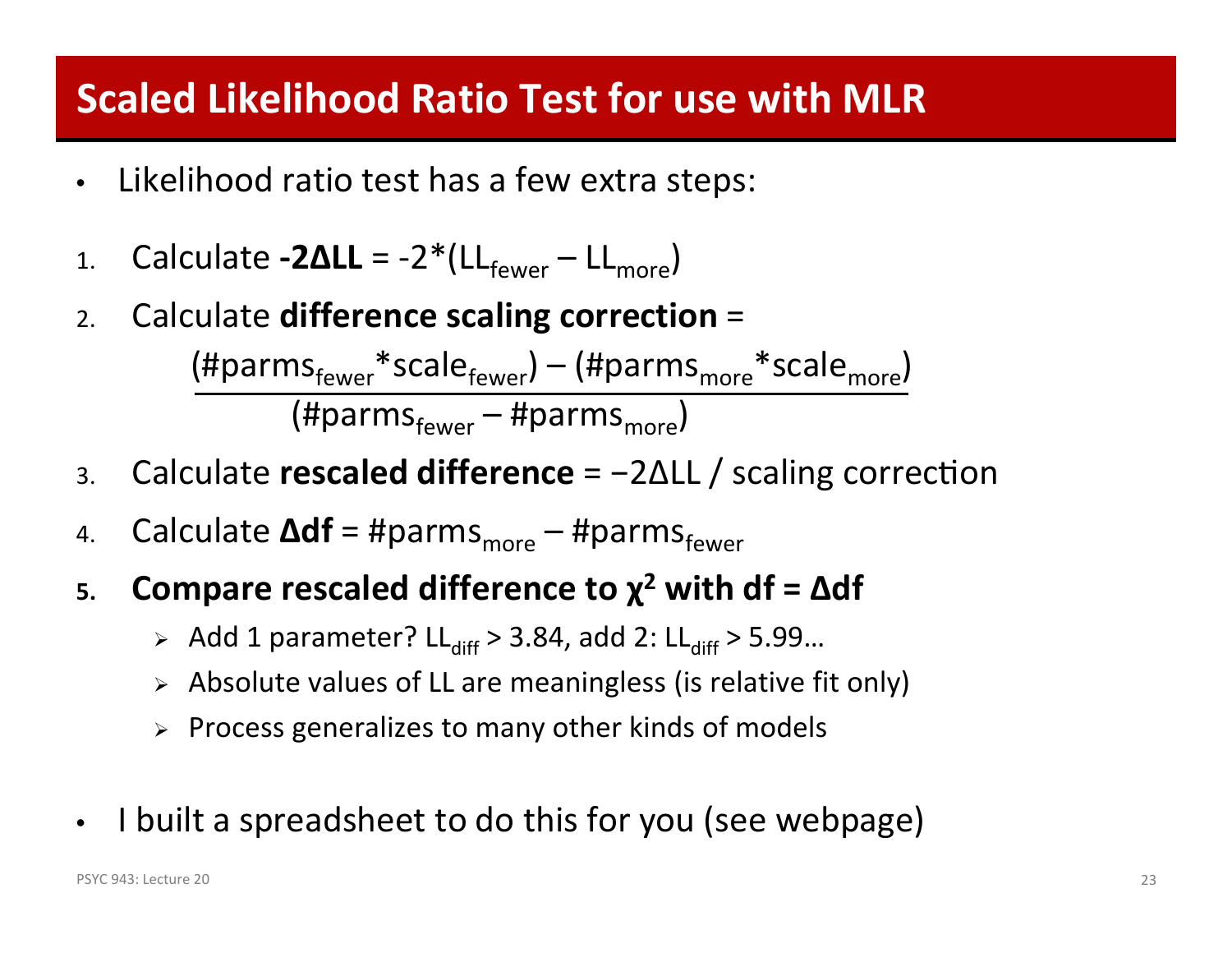# **EXAMPLE: PREDICTING BINARY OUTCOME**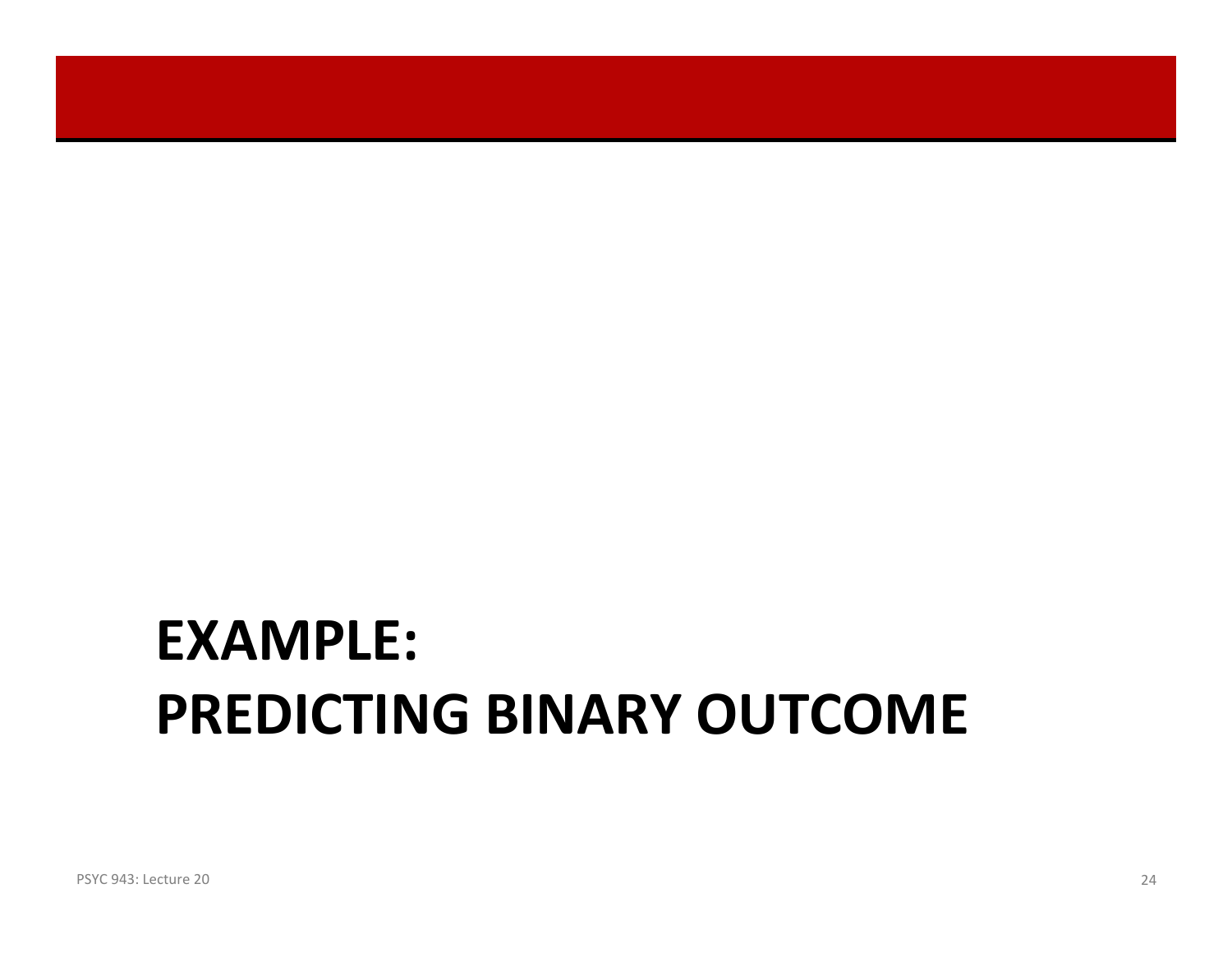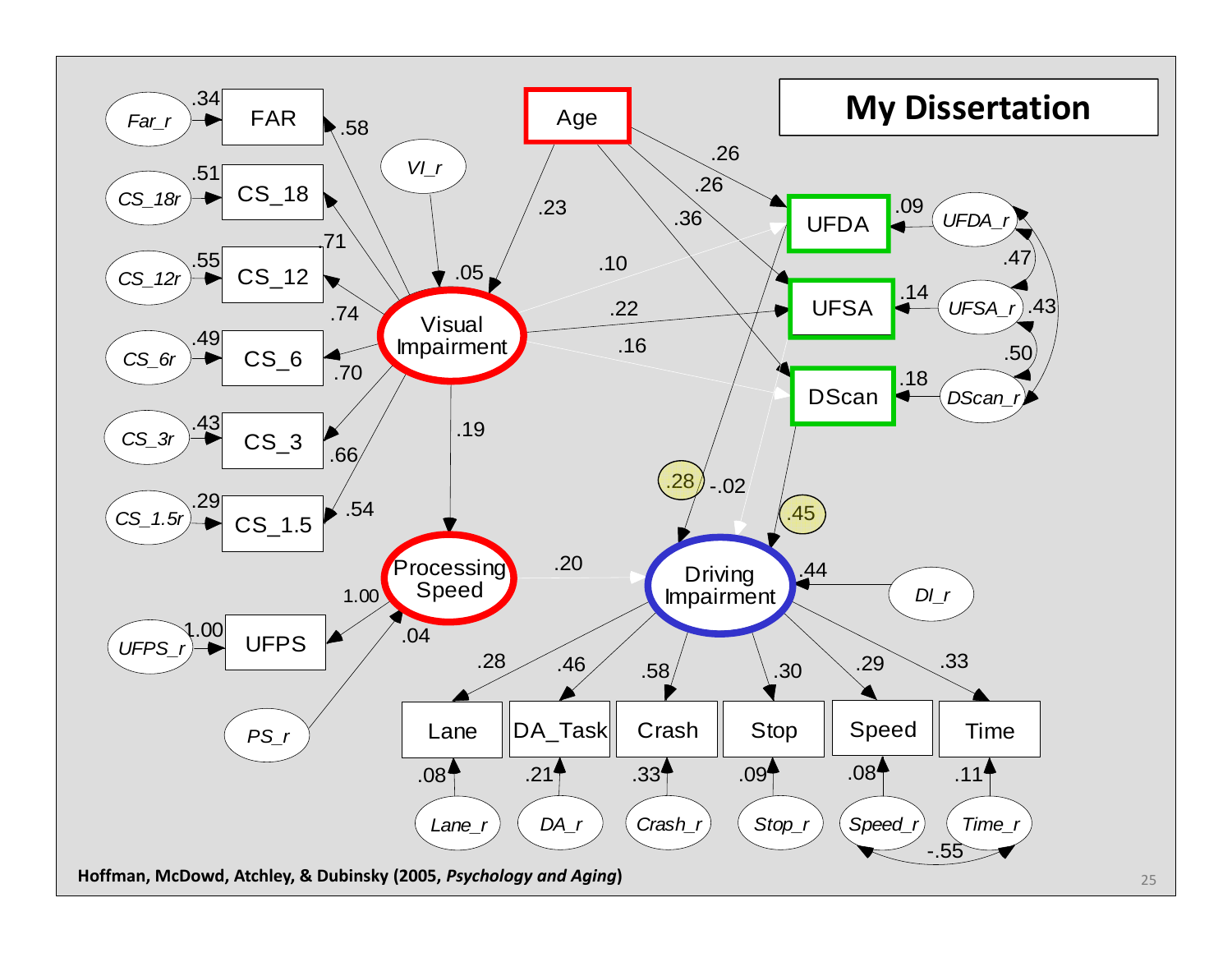## **Hoffman & McDowd (2010,** *Psychology and Aging***)**

- $\bullet$  Follow‐up data from 114/152 persons from dissertation sample
	- 91 reported no accident since then, 9 reported no‐fault accident
	- 14 reported at least partially‐at‐fault accident
	- $>$  14 reported a speeding ticket
	- Tendency to limit driving (mean of 4 Likert items on 1‐5 scale, 0 <sup>=</sup> 2)
	- Only 3 persons no longer drove
- $\bullet$  No differences found between completers/non‐completers in sex, age, visual impairment, UFOV, DriverScan, or simulator impairment
- $\bullet$ Model: Predict accidents and speeding tickets (binary outcomes)
- $\bullet$  Original analysis used ML with MonteCarlo Integration
	- $>$  I'll use MLR to demonstrate here  $\rightarrow$  MVN then assumed for continuous mediators of simulator driving impairment and limiting driving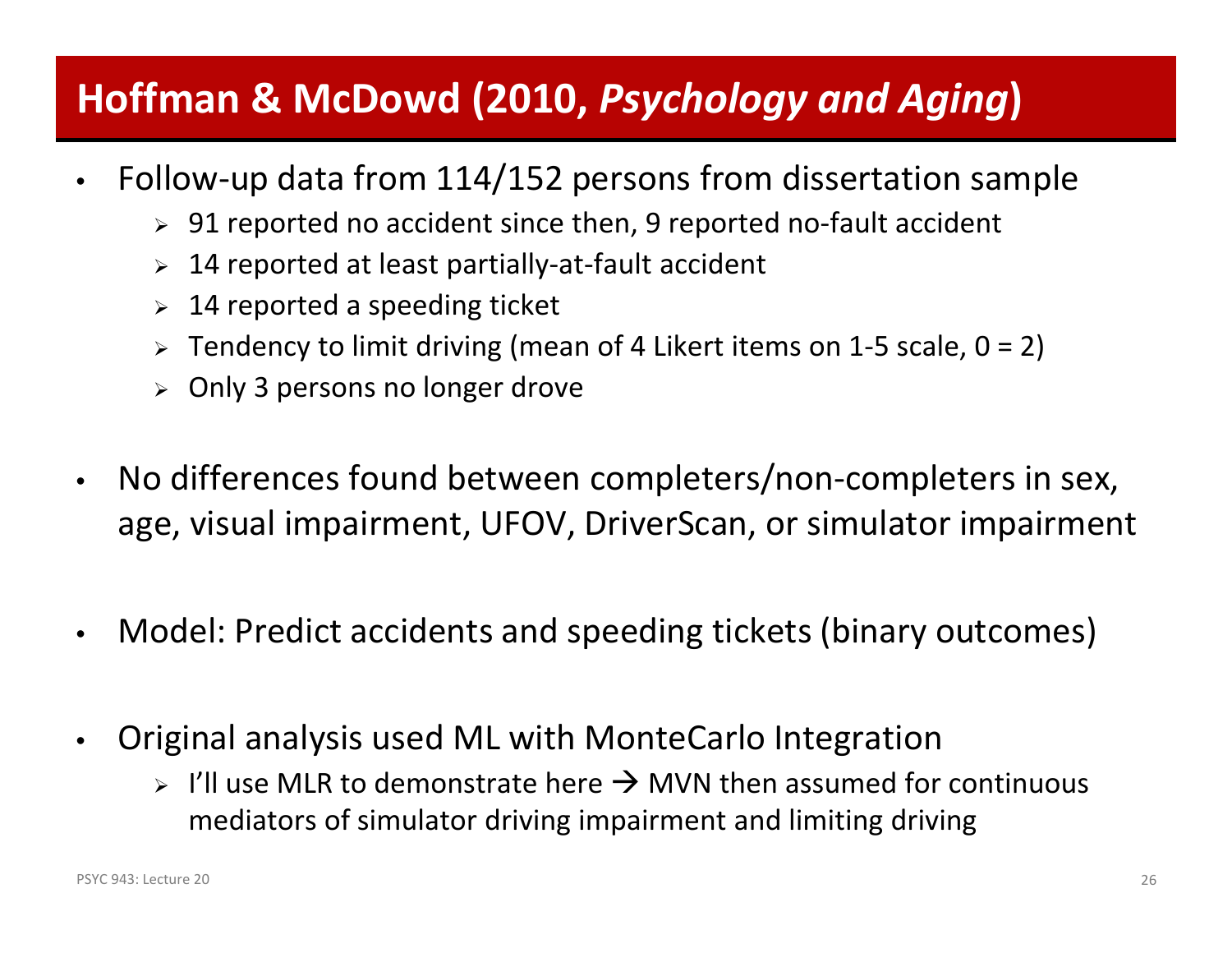### **Path Model Predicting Driving Outcomes**

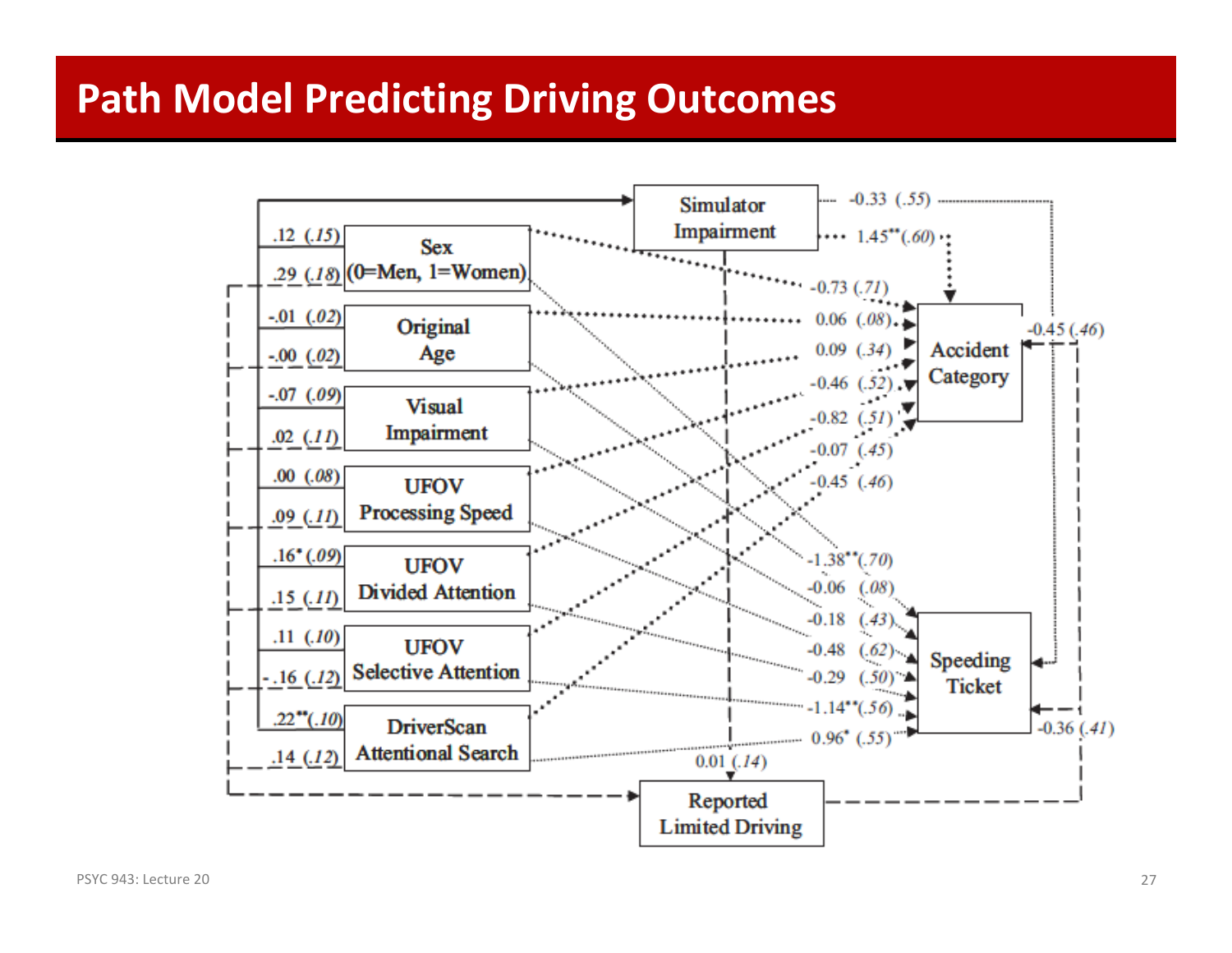### **Mplus Code for Direct and Indirect Effects**



**TITLE: Path Analysis Dissertation Follow-up DATA: FILE = driver.dat; VARIABLE:! List of variables in data fileNAMES = PartID sex age75 cs\_1\_5 cs\_3 cs\_6 cs\_12 cs\_18 far near zufov1 zufov2 zufov3 Dscan lane da\_task crash stop speed time simfac part visfac attfac limit4 ticket2 speed2 follow attr nacc2 jacc2 acc2; ! Variables to be analyzed in this model USEVARIABLE = sex age75 visfac zufov1 zufov2 zufov3 Dscan simfac limit4 speed2 acc2; ! Missing data identifier MISSING = .; ! Categorical outcomes CATEGORICAL = acc2 speed2; ANALYSIS: ! Estimation options ESTIMATOR = MLR; INTEGRATION = MONTECARLO; OUTPUT: STDYX;**

#### **MODEL:**

**simfac ON sex age75 visfac zufov1 zufov2 zufov3 Dscan (sim1-sim7); limit4 ON sex age75 visfac zufov1 zufov2 zufov3 Dscan simfac (lim1-lim8); acc2 ON sex age75 visfac zufov1 zufov2 zufov3 Dscan simfac limit4 (acc1-acc9); speed2 ON sex age75 visfac zufov1 zufov2 zufov3 Dscan simfac limit4 (spd1-spd9);**

| <b>MODEL CONSTRAINT:</b> | ! Like ESTIMATE in SAS                                            |    |
|--------------------------|-------------------------------------------------------------------|----|
| NEW(DStoAcc);            | ! List names of estimated effects on NEW                          |    |
|                          | DStoAcc = sim7 * acc8; ! Indirect effect of Dscan --> Sim --> Acc |    |
| PSYC 943: Lecture 20     |                                                                   | 28 |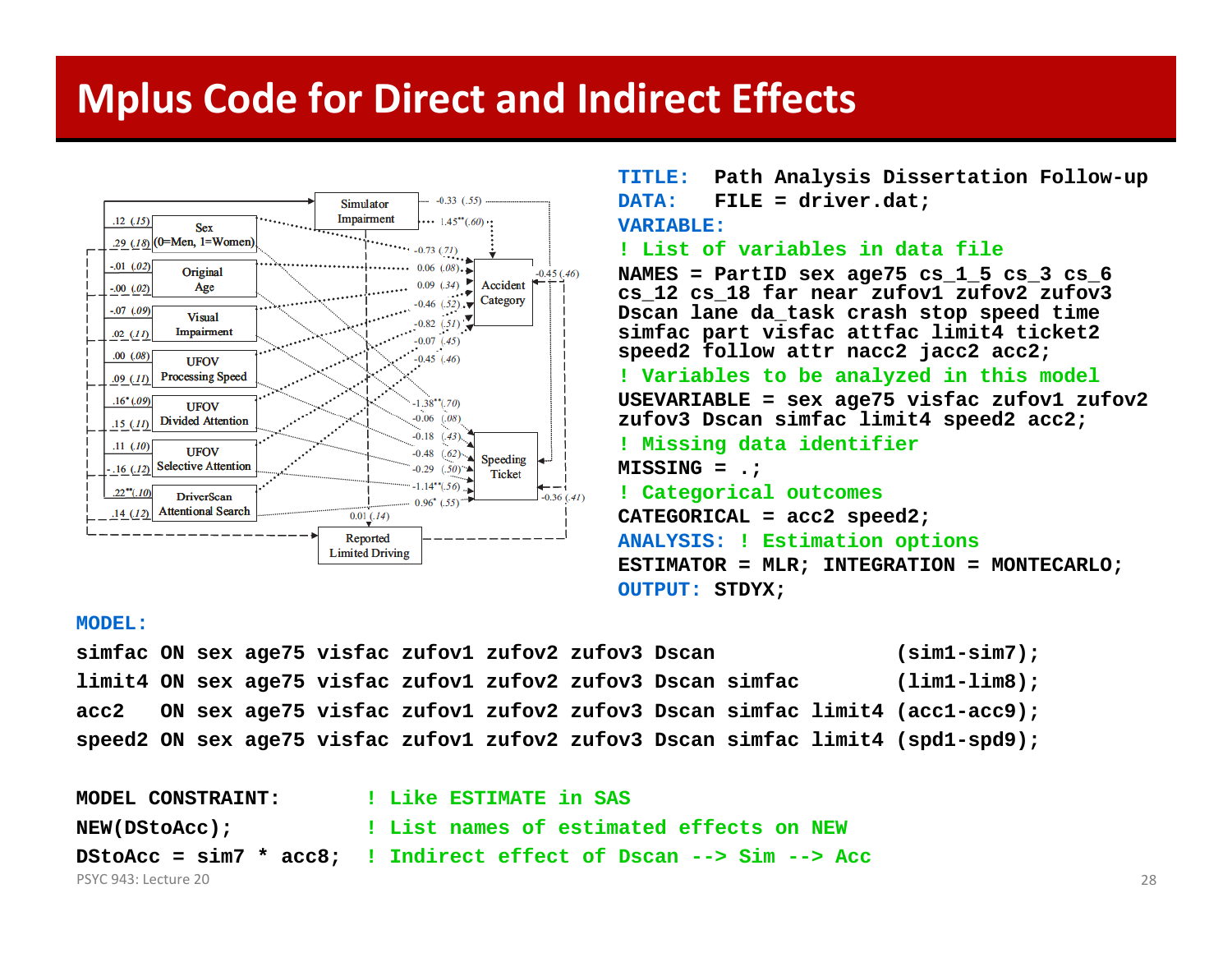### **Mplus Output for Direct and Indirect Effects (Truncated)**

**MODEL FIT INFORMATION**

| Number of Free Parameters    | 39         |  |  |  |  |  |
|------------------------------|------------|--|--|--|--|--|
| Loglikelihood                |            |  |  |  |  |  |
| HO Value                     | $-356.400$ |  |  |  |  |  |
| HO Scaling Correction Factor | 1.0066     |  |  |  |  |  |
| for MLR                      |            |  |  |  |  |  |
| Information Criteria         |            |  |  |  |  |  |
| Akaike (AIC)                 | 790.799    |  |  |  |  |  |
| Bayesian (BIC)               | 907.953    |  |  |  |  |  |
| Sample-Size Adjusted BIC     | 784.529    |  |  |  |  |  |
| $(n* = (n + 2) / 24)$        |            |  |  |  |  |  |
|                              |            |  |  |  |  |  |



Then used Monte Carlo resampling to assess empirical distribution of indirect effect via this web utility: http://www.quantpsy.org/medn.htm